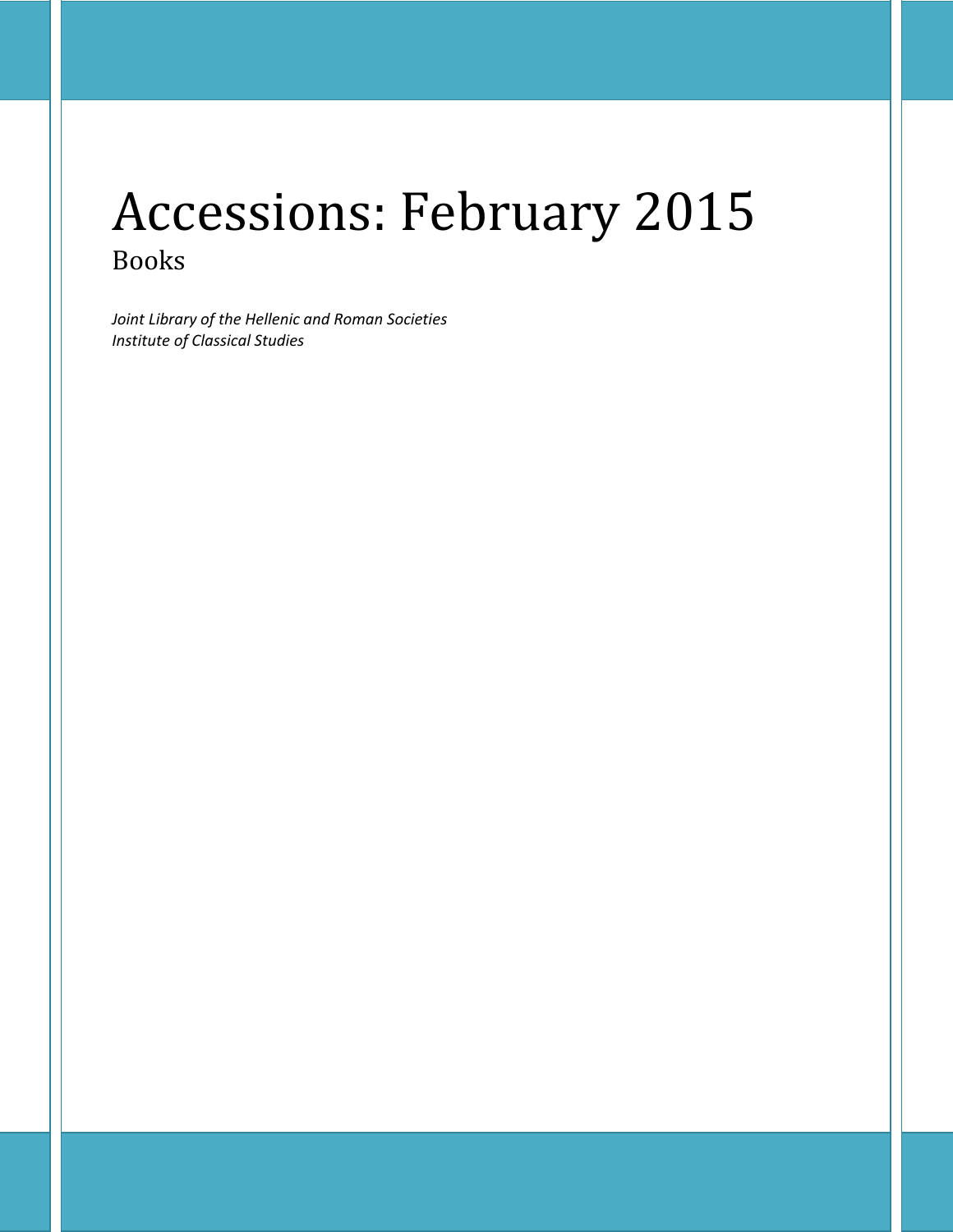## **Table of Contents**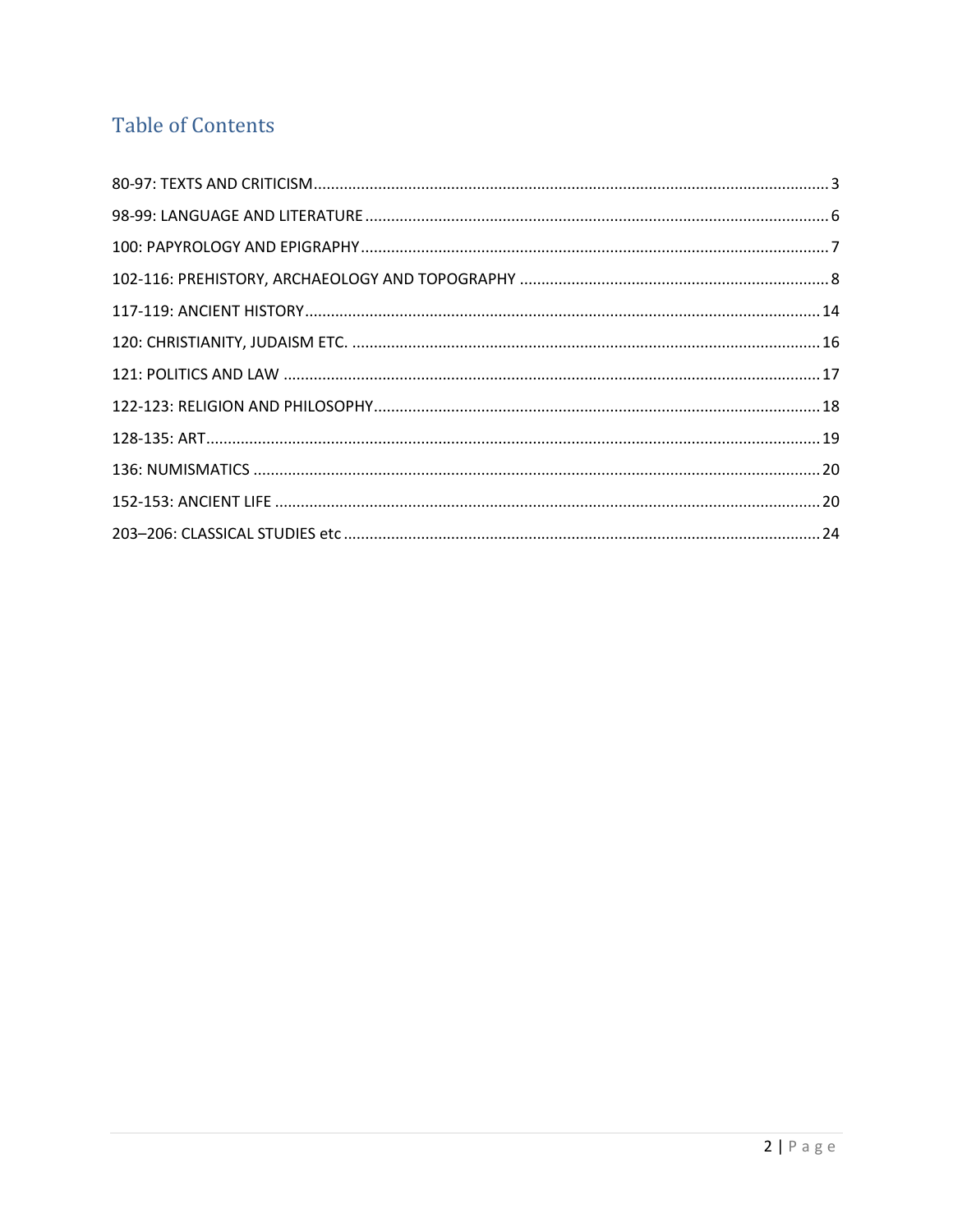#### <span id="page-2-0"></span>80-97: TEXTS AND CRITICISM

80.6B: WID. Widzisz, Marcel Andrew, 1972- Chronos on the threshold : time, ritual, and agency in the Oresteia / Marcel Andrew Widzisz. Greek studies: interdisciplinary approaches. Lanham, Md. ; Plymouth : Lexington Books, 2012. xiii, 233 p. ; 24 cm. 0739170457 (hbk.). 9780739170458 (hbk.) : £51.95.

85.12: SIM.

L'histoire d'Alexandre selon Quinte-Curce / sous la direction de Mathilde Simon et Jean Trinquier. Recherches. Paris : Colin, 2014. 298 p. ; 24 cm. 2200294832 (pbk.). 9782200294830 (pbk.) : 30,00 EUR. H.

```
86P.
```
Euripides.

Medea / Euripides ; translated by Oliver Taplin ; with an introduction by Glenn W. Most and Mark Griffith. Chicago ; London : The University of Chicago Press, 2015. 68 p. ; 22 cm. 022620345X (pbk.). 9780226203454 (pbk.) : £5.50 / \$8.00. 022620359X e-book. 9780226203591 e-book. H.

```
88H Copy 2. 
The Homeric hymns / a translation, with introduction and notes Diane J. Rayor.
Updated ed.
The Joan Palevsky imprint in classical literature. 
Berkeley ; London : University of California Press, 2014.
xx, 164 p. : map ; 21 cm.
0520282116 (pbk.). 
9780520282117 (pbk.) : £16.95. 
0520957822 (e-book). 
9780520957824 (e-book). 
H.
```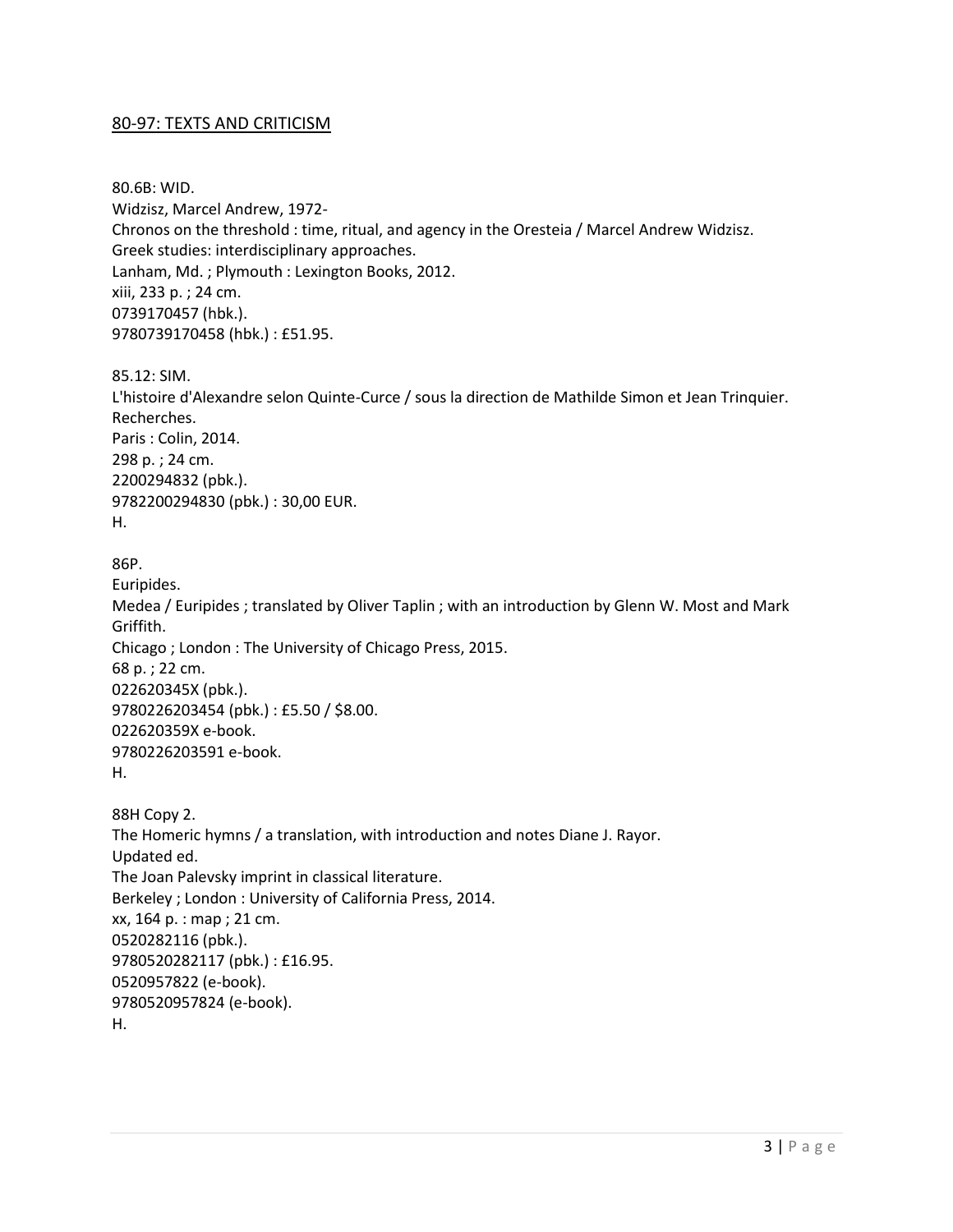89.37D: DOM. Domenicucci, Patrizio. Il cielo di Lucano / Patrizio Domenicucci. Testi e studi di cultura classica ; 59. Pisa : ETS, 2013. 103 p. : ill. ; 24 cm. 8846737830 (pbk.). 9788846737830 (pbk.) : €13.00.

91.1M: MIL. A handbook to the reception of Ovid / edited by John F. Miller and Carole E. Newlands. Wiley Blackwell handbooks to classical reception. Chichester, West Sussex : John Wiley & Sons Inc., 2014. xv, 498 p., [8] p. of col. plates : ill., plan ; 26 cm. 1444339672 (hbk.). 9781444339673 (hbk.) : £120.00. R.

92.1W: PAP. Pappas, Nickolas, 1960- Politics and philosophy in Plato's Menexenus : education and rhetoric, myth and history / Nickolas Pappas and Mark Zelcer. London : Routledge, 2015. vii, 236 p. ; 24 cm. 1844658201 (hbk.). 9781844658206 (hbk.) : £85.00. 9781135744469 (ebk). H.

```
92.3: LEV. 
Levin, Susan B., 1961-
Plato's rivalry with medicine : a struggle and its dissolution / Susan B. Levin.
Oxford ; New York, NY : Oxford University Press, 2014.
xiv, 299 p. ; 25 cm.
0199919801 (hbk.). 
9780199919802 (hbk.) : £42.00. 
H.
```
93.29. Ferreccio, Alessia. Commento al libro II dei Posthomerica di Quinto Smirneo / Alessia Ferreccio. Pleiadi ; 18. Roma : Edizioni di storia e letteratura, 2014. xxxviii, 364 p. ; 24 cm. 8863727171 (pbk.). 9788863727173 (pbk.) : €58.00. H.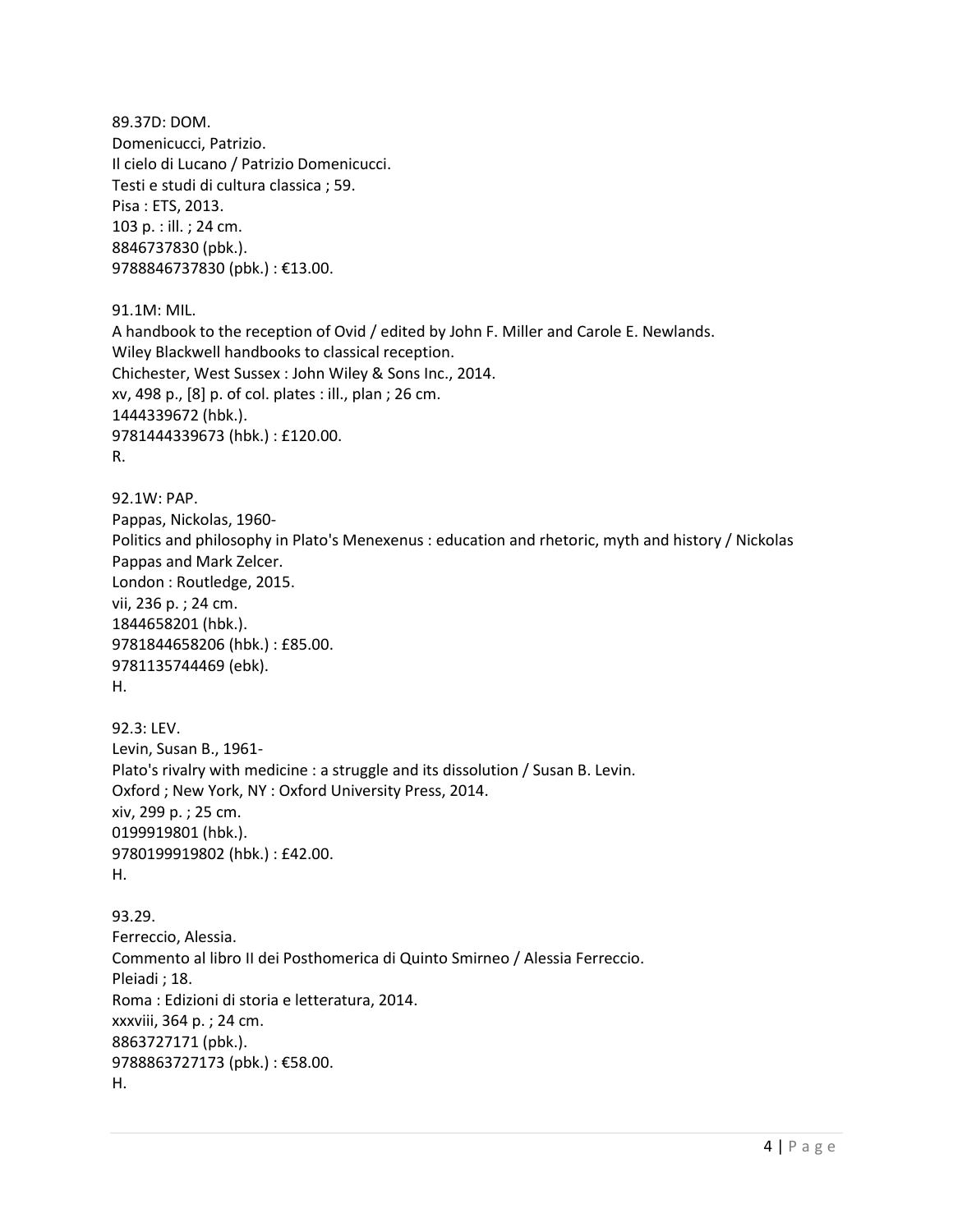94.2H: WIL. Seneca Philosophus / edited by Jula Wildberger, Marcia L. Colish. Trends in classics. Supplementary volumes ; v.27. Berlin : De Gruyter, 2014. vi, 512 p. ; 24 cm. 3110349833 (hbk.). 9783110349832 (hbk.) : €109.95. R. 94.23B. Tacitus, Cornelius. Tribes of ancient Britain and Germany / Cornelius Tacitus ; edited and introduced by Bob Carruthers. Military history from primary sources. Barnsley : Pen & Sword Military, 2013. 106 p. ; 24 cm. 1781592381 (pbk.). 9781781592380 (pbk.) : £9.99 / \$14.99. R. 94.23i: DEV. Les opera minora et le développement de l'historiographie tacitéenne / textes édités par Olivier Devillers. AUSONIUS - Publications. Scripta antiqua ; 68. Bordeaux : Ausonius ; Paris : diff. de Boccard, 2014. 223 p. ; 23 cm. 2356131191 (pbk.). 9782356131195 (pbk.) : €25.00. R. 95.7M: LEE. A handbook to the reception of Thucydides / edited by Christine Lee and Neville Morley. Wiley Blackwell handbooks to classical reception. Chichester : John Wiley & Sons Ltd, 2015.

97.60A: THO.

H.

xiii, 610 p. : ill. ; 26 cm. 1405196912 (hbk.).

9781405196918 (hbk.) : £120.00.

The Bible and Hellenism : Greek influence on Jewish and early Christian literature / edited by Thomas L. Thompson and Philippe Wajdenbaum. Copenhagen international seminar. Durham : Acumen Publishing Limited, 2014. x, 297 p. ; 24 cm. 1844657868 (hbk.). 9781844657865 (pbk.) : £75.00. H.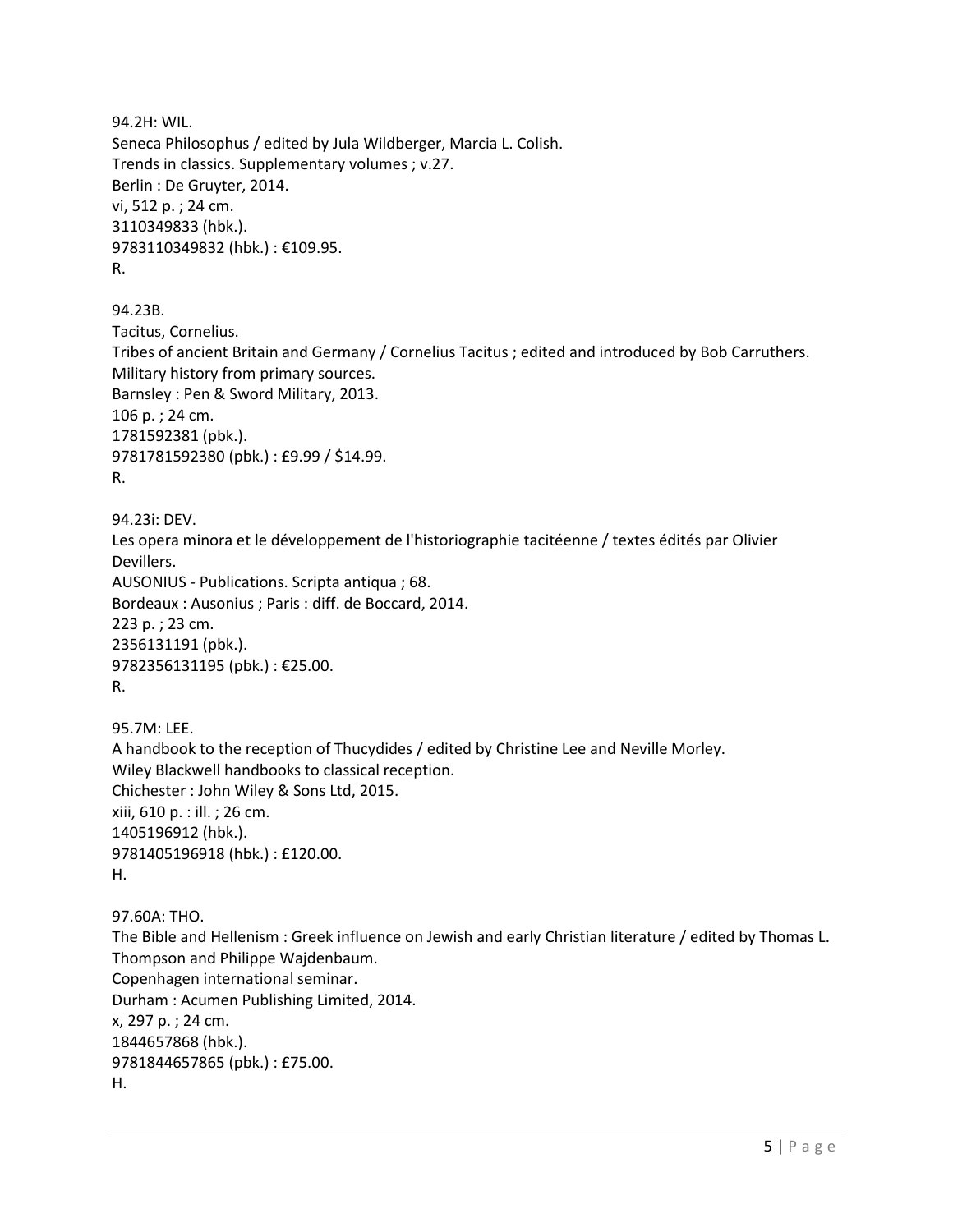97.62: EHR. Ehrman, Bart D. Forgery and counterforgery : the use of literary deceit in early Christian polemics / Bart D. Ehrman. Oxford ; New York : Oxford University Press, 2013. x, 628 p. ; 25 cm. 0199928037 (hbk.). 9780199928033 (hbk.) : £25.99. H. or R.

## <span id="page-5-0"></span>**98-99: LANGUAGE AND LITERATURE**

99A.1: CUE.

A companion to the ancient novel / edited by Edmund P. Cueva and Shannon N. Byrne. Blackwell companions to the ancient world. Literature and culture. Chichester : Wiley Blackwell, 2014. xiii, 612 p. ; 26 cm. 1444336029 (hbk.). 9781444336023 (hbk.) : £126.00. H. or R.

99A.1: FON.

The Oxford handbook of Greek and Roman comedy / edited by Michael Fontaine and Adele C. Scafuro. The Oxford handbook series. Oxford ; New York : Oxford University Press, 2014. xiv, 894 p. : ill. ; 26 cm. 0199743541 (hbk.). 9780199743544 (hbk.) : £115.00. H. or R.

99A.2: GIA.

Idiōtikos vios kai dēmosios logos : stēn hellēnikē archaiotēta kai ston diaphōtismo : meletes aphieromenes stēn Iōanna Giatromanōlakē / Loukia Athanasakē, Tasos Nikolaidēs, Dēmos Spatharas. Hērakleio : Panepistēmiakes Ekdoseis Krētēs : Ekdoseis Philosophikēs Scholēs Panepistēmiou Krētēs, 2014. 571 p. ; 21 cm. 9605244195 (pbk.). 9789605244194 (pbk.) : €25.00.

H.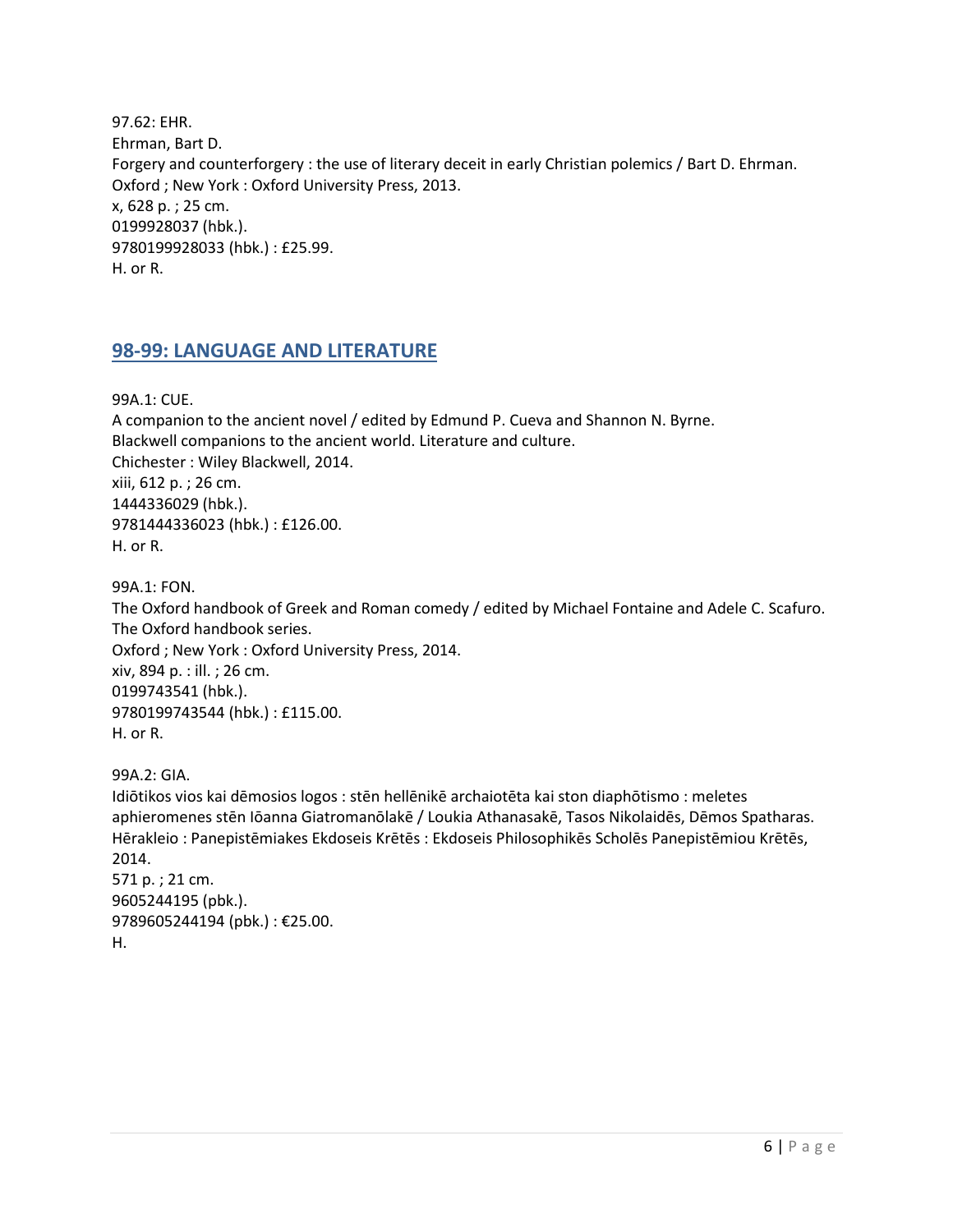99A.2: SAN. Sanders, Ed, 1973- Envy and jealousy in classical Athens : a socio-psychological approach / Ed Sanders. Emotions of the past. Oxford : Oxford University Press, 2014. xiii, 207 p. ; 25 cm. 0199897727 (hbk.). 9780199897728 (hbk.) : £47.99. H.

99C: SHA. Shaw, Carl A. Satyric play : the evolution of Greek comedy and Satyr drama / Carl A. Shaw. Oxford ; New York : Oxford University Press, 2014. xviii, 191 p. : ill. ; 24 cm. 0199950946 (hbk.). 9780199950942 (hbk.) : £47.99. H.

#### <span id="page-6-0"></span>**100: PAPYROLOGY AND EPIGRAPHY**

X100E: OXF. Cataldi Palau, Annaclara. A catalogue of Greek manuscripts from the Meerman Collection in the Bodleian Library / Annaclara Cataldi Palau. Oxford : Bodleian Library, University of Oxford, 2011. 301 p. : facs. ; 25 cm. 185124364X (hbk.). 9781851243648 (hbk.) : £50.00.

101M: KEE. Keegan, Peter. Graffiti in antiquity / Peter Keegan. London ; New York : Routledge, 2014. xvii, 329 p. : ill. ; 24 cm. 1844656071 (hbk.). 9781844656073 (hbk.) : £75.00. H. or R.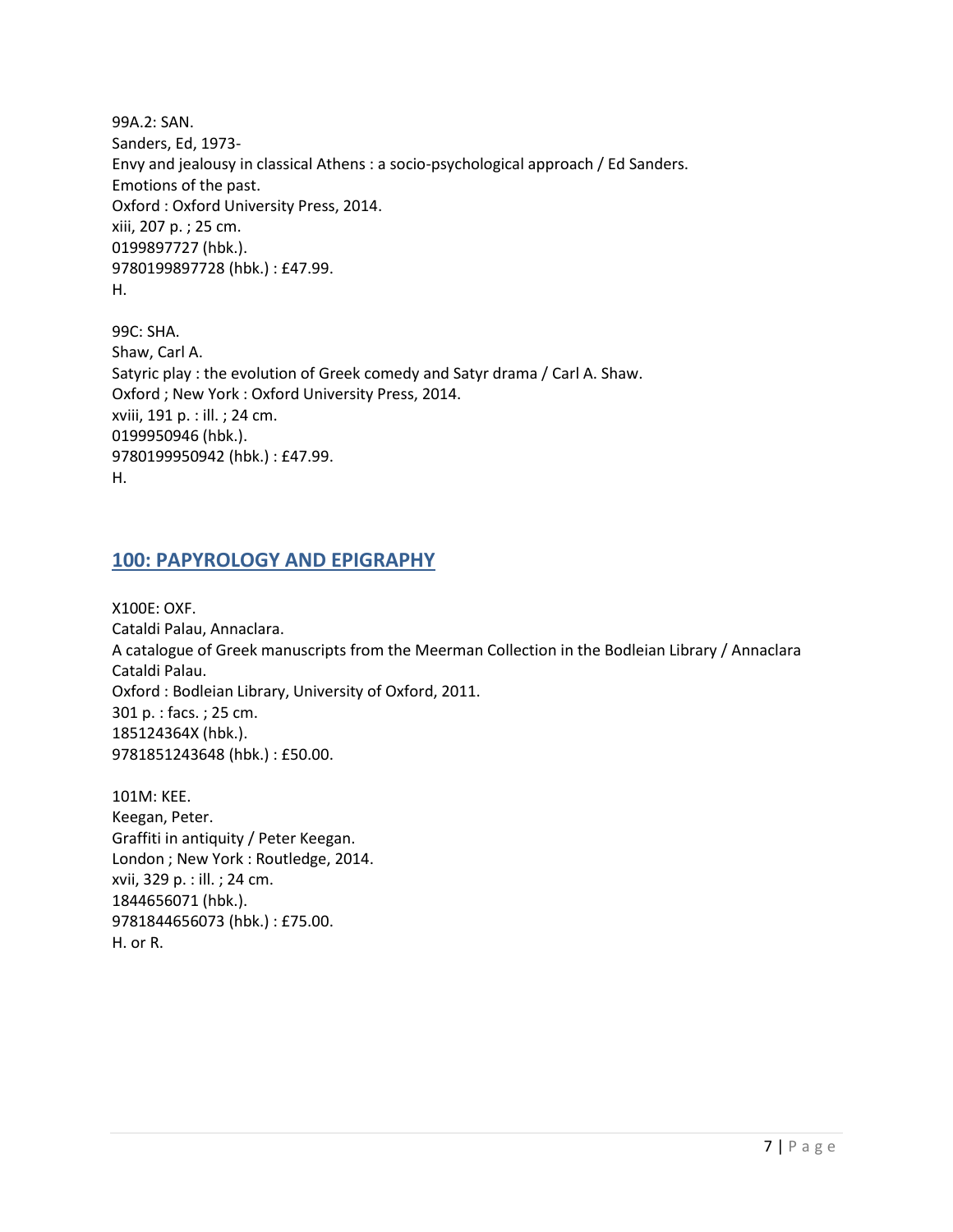## <span id="page-7-0"></span>**102-116: PREHISTORY, ARCHAEOLOGY AND TOPOGRAPHY**

#### XST.1.

Physis : l'environnement naturel et la relation homme-milieu dans le monde égéen protohistorique : actes de la 14e Rencontre égéenne internationale, Paris, Institut National d'Histoire de l'Art (INHA), 11- 14 décembre 2012 / edités par Gilles Touchais, Robert Laffineur et Françoise Rougemont. Aegaeum : Annales liégeoises et PASPiennes d'archéologie égéenne ; 37. Leuven : Peeters, 2014. 568 p., 176 p. of plates : ill. (some col.), maps, plans ; 30 cm. 9042931957 (hbk.). 9789042931954 (hbk.) : €130.00.

#### 102D: VER.

Early iron age pottery : a quantitative approach : proceedings of the international round table organized by the Swiss School of Archaeology in Greece (Athens, November 28-30, 2008) / edited by Samuel Verdan, Thierry Theurillat, Anne Kenselmann Pyffer. BAR international series ; 2254. Oxford : Archaeopress, 2011. 172 p. : ill., plans ; 30 cm. 1407308211 (pbk.). 9781407308210 (pbk.) : £35.00.

102D: NOD. Nodarou, Eleni. Pottery production, distribution and consumption in early Minoan west Crete : an analytical perspective / Eleni Nodarou. BAR international series ; 2210. Oxford : Archaeopress, 2011. xvi, 137 p., 47 p. of plates : ill. (some col.), col. maps ; 30 cm. 1407307681 (pbk.). 9781407307688 (pbk.) : £41.00.

102D: POU. Poursat, Jean-Claude, 1934- L'art égéen. 2, Mycènes et le monde mycénien / Jean-Claude Poursat. Paris : Picard, 2014. 303 p. : ill. (some col.), plans ; 29 cm. 270840945X (hbk.). 9782708409453 (hbk.) : €65.00. H.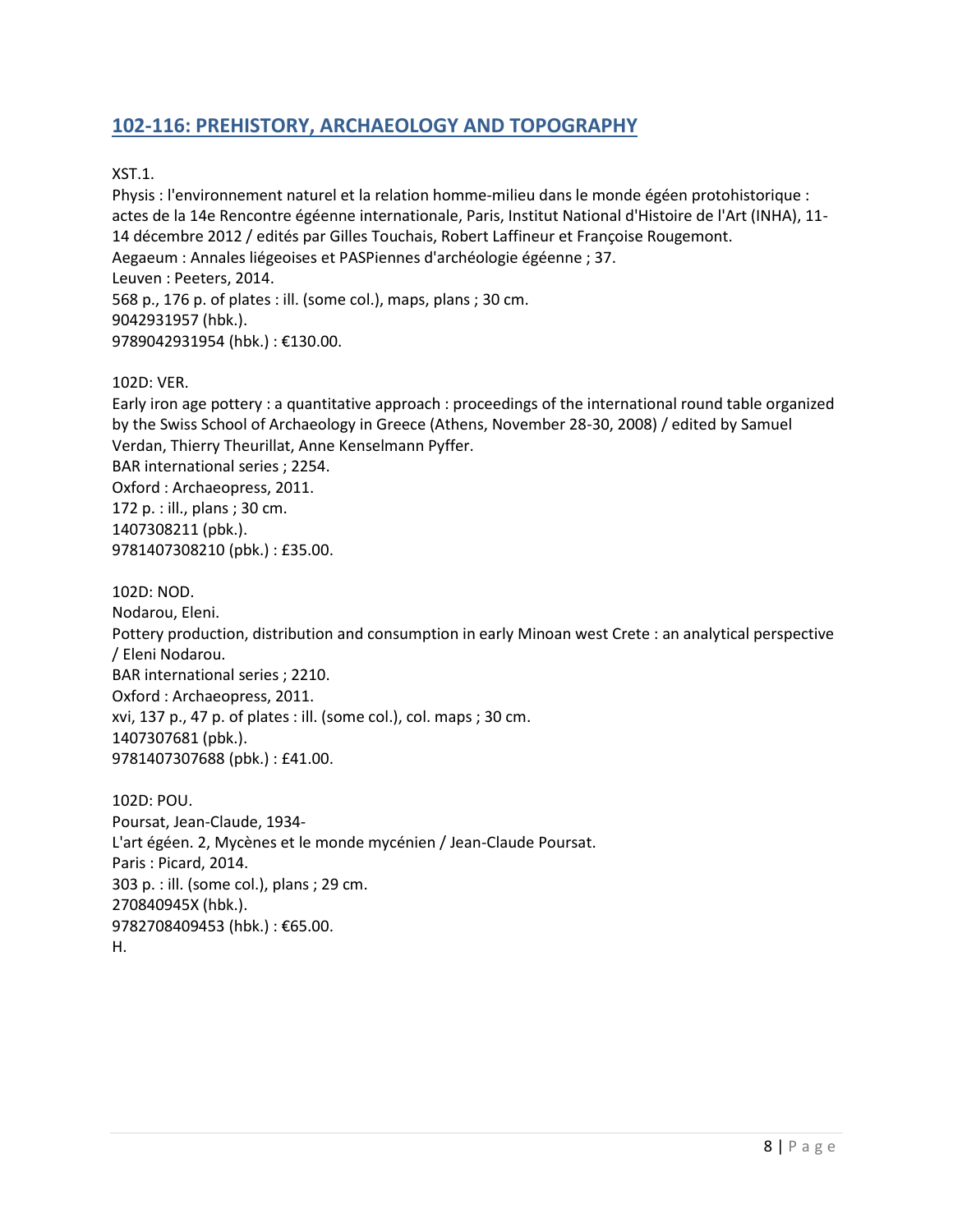104B: BIN. Binsbergen, Wim M. J. van. Ethnicity in Mediterranean protohistory / Wim M.J. van Binsbergen, Fred C. Woudhuizen. BAR international series ; 2256. Oxford : Archaeopress, 2011. 519 p. : ill., maps ; 30 cm. 1407308238 (pbk.). 9781407308234 (pbk.) : £70.00.

106F.1: PHA.

Phanagoreia und darüber hinaus... : Festschrift für Vladimir Kuznetsov / Althistorisches Seminar, Universität Göttingen ; Institut für Archäologie der RAW, Moskau ; herausgegeben von Nikolai Povalahev ; Stiftung "Volnoe Delo". Altertümer Phanagoreias ; Bd. 3. Göttingen : Cuvillier Verlag, 2014. xix, 546 p. : ill. (some col.), plans, col. port. ; 24 cm. 3954047098 (pbk.). 9783954047093 (pbk.) : €122.50. 9783736947092 (online).

#### 107D: MYC.

Forschungen in der Mykale. I, 2, Survey in der Mykale : ergänzende Studien / herausgegeben von H. Lohmann, G. Kalaitzoglou, G. Lüdorf ; mit Beiträgen von H. Lohmann, J.-H. Hartung und G. Petzl ; Forschungsstelle Asia Minor im Seminar für Alte Geschichte der Westfälischen Wilhelms-Universität Münster.

Asia Minor Studien ; Bd. 75. Bonn : Habelt, 2014. xxxvii, 197 p., 44 p. of plates : ill. (some col.), maps, plans ; 28 cm + 3 folding plates in pocket at rear. 3774939012 (hbk.). 9783774939011 (hbk.) : €74.00. H. or R.

X108A.2: ALE. Alexandrie la divine / sous la direction de Charles Méla, Frédéric Möri ; en collaboration avec Sydney H. Aufrère, Gilles Dorival, Alain Le Boulluec. Genève : Éditions de la Baconnière, 2014. 2 v. (1132 p.) : ill., facs., maps ; 32 cm. 2940431221 (set : hbk.). 9782940431229 (set : hbk.) : €196.00.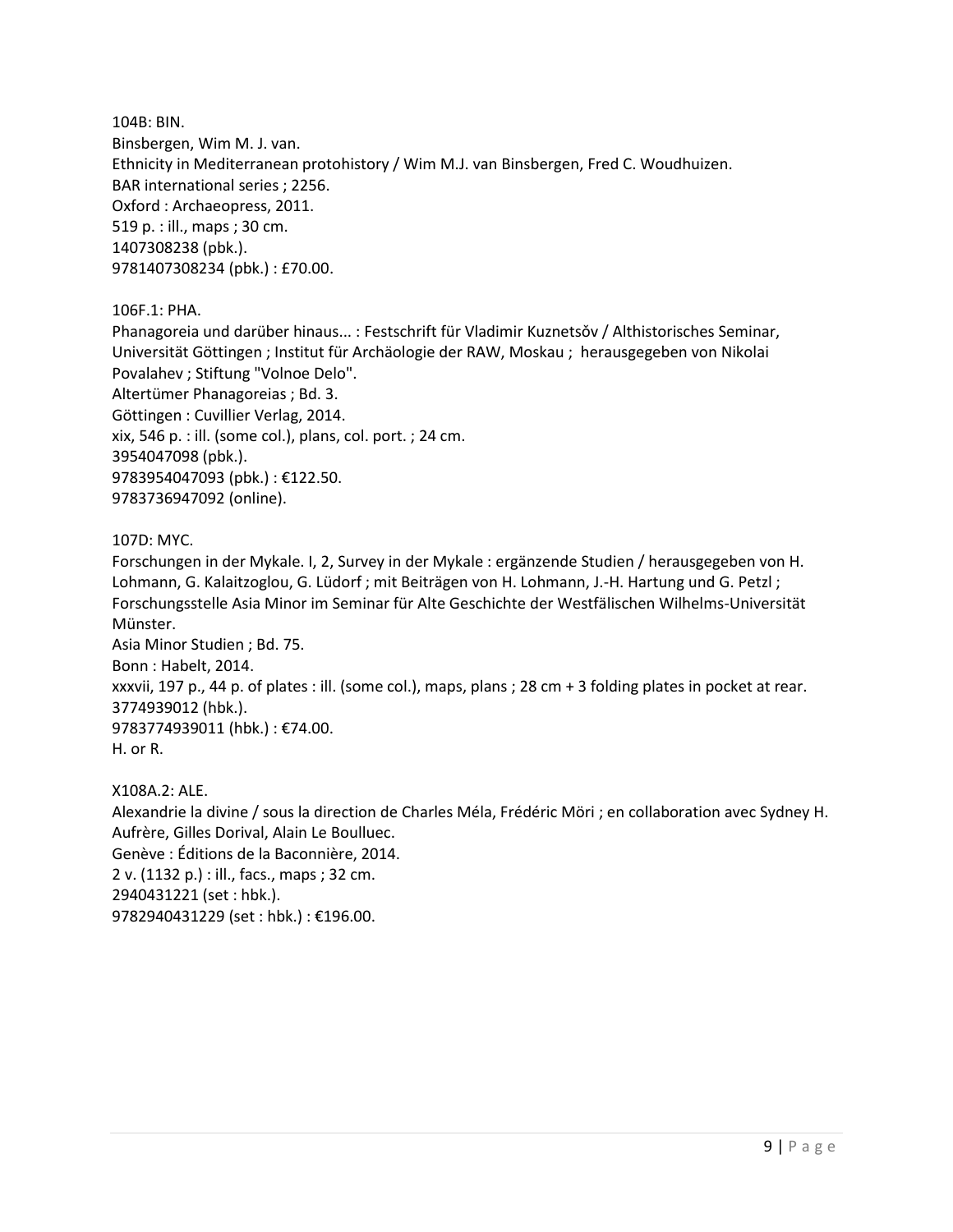109D: KNO. Miller, Madelaine. The funerary landscape at Knossos : a diachronic study of Minoan burial customs with special reference to the warrior graves / Madelaine Miller. BAR international series ; 2201. Oxford : Archaeopress, 2011. vii, 118 p. : ill., maps, plans ; 30 cm. 1407307576 (pbk.). 9781407307572 (pbk.) : £31.00.

109D Copy 1: KNO. Rethemiōtakēs, Giōrgos. Knossos : a Middle Minoan III building in Bougadha Metochi / by G. Rethemiotakis and P.M. Warren. British School at Athens studies ; 23. London : British School at Athens, 2014. xii, 98 p., 33 p. of plates : ill., plans ; 31 cm. 0904887693 (hbk.). 9780904887693 (hbk.) : £59.00. H.

T.Box 265.

Tragovi Eniona i Aristeje u rimskoj provinciji Dalmaciji = Traces of Ennion and Aristeas in the Roman province of Dalmatia : Arheološki muzej u Splitu, 23. rujna - 30. listopada 2012 / Archaeological Museum in Split, September 23 - October 30, 2012 / [urednica / editor Zrinka Buljević]. Split : Arheološki muzej u Splitu, 2012. 45 p. : ill. (some col.), plans ; 22 cm. 9537633098 (pbk.). 9789537633097 (pbk.).

X113D.1: CER. Puglia / a cura di Giuseppe Ceraudo ; con i contributi di Antonio Agrimi ... [et al.]. Archeologia delle Regioni d'Italia. Bologna : BraDypUS Editore, 2014. 547 p. : ill. (some col.), maps, plans ; 26 cm. 8898392044 (pbk.). 9788898392049 (pbk.) : €70.00.

113D.3: MEL. Mele, Alfonso. Greci in Campania / Alfonso Mele. Quaderni di Oebalus ; 5. Roma : Scienze e lettere, 2014. 399 p. : ill. (some col.), maps ; 24 cm. 8866870692 (pbk.). 9788866870692 (pbk.) : €65.00.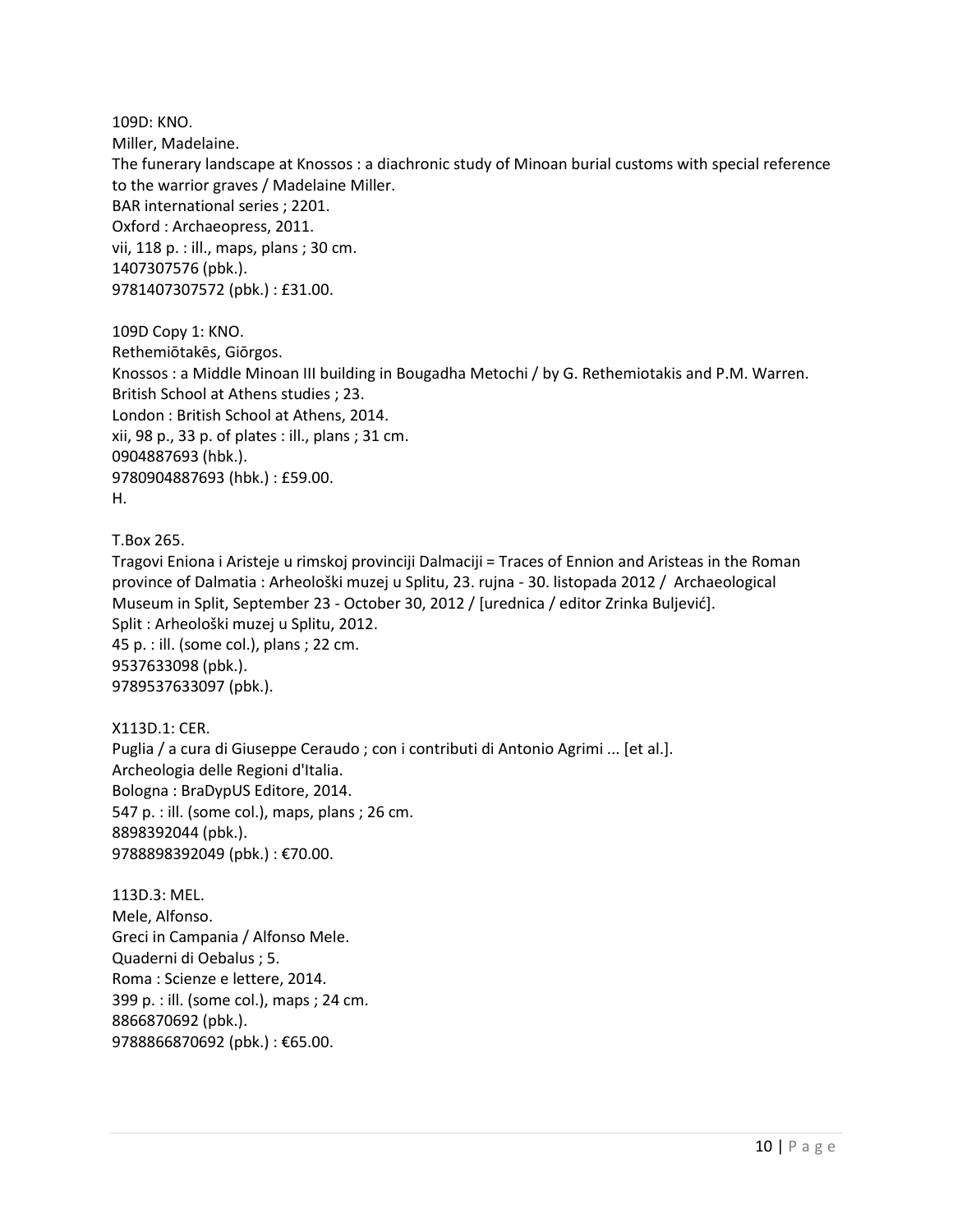T.Box 263.

Vivere in agro : insediamenti di età romana tra Reno e Lavino / a cura di Simona Carosi ... [et al.]. San Giovanni in Persiceto (BO) : Museo archeologico ambientale, 2013. 60 p. : col. ill., plans ; 21 cm. 8890538775 (pbk.). 9788890538773 (pbk.).

113F Copy 2: POM COO.

Cooley, Alison. Pompeii and Herculaneum : a sourcebook / Alison E. Cooley and M.G.L. Cooley. 2nd ed. Routledge sourcebooks for the ancient world. London ; New York, NY : Routledge, 2014. xiv, 334 p. : ill., map, plans ; 24 cm. 0415666791 (hbk.). 9780415666794 (hbk.) : £85.00. 0415666805 (pbk.). 9780415666800 (pbk.) : £23.99. 9781315885759 (ebook).

```
R.
```
113F: UMB. Giace sepolta la Città d'Umbrìa : il più grande tesor che al mondo sia / a cura di Manuela Catarsi ; testi di: Elisa Adorni ... [et. al.]. DEA. Documenti ed Evidenze di Archeologia ; 1. Riccò : Ministero per i Beni e le Attività Culturali. Soprintendenza per i Beni Archeologici dell'Emilia Romagna, 2012. 95 p. : ill. (some col.), facs., maps, plans ; 30 cm. 889020673X (pbk.). 9788890206733 (pbk.).

113G Copy 3: COA. Coarelli, Filippo. Rome and environs : an archaeological guide / Filippo Coarelli ; translated by James J. Clauss and Daniel P. Harmon ; illustrations adapted by J. Anthony Clauss and Pierre A. MacKay. Updated ed. The Joan Palevsky imprint in classical literature. Berkeley ; London : University of California Press, 2014. x, 607 p. : ill., maps, plans ; 24 cm. 0520282094 (pbk.). 9780520282094 (pbk.) : £26.95. 0520957806 (e-book). 9780520957800 (e-book). R.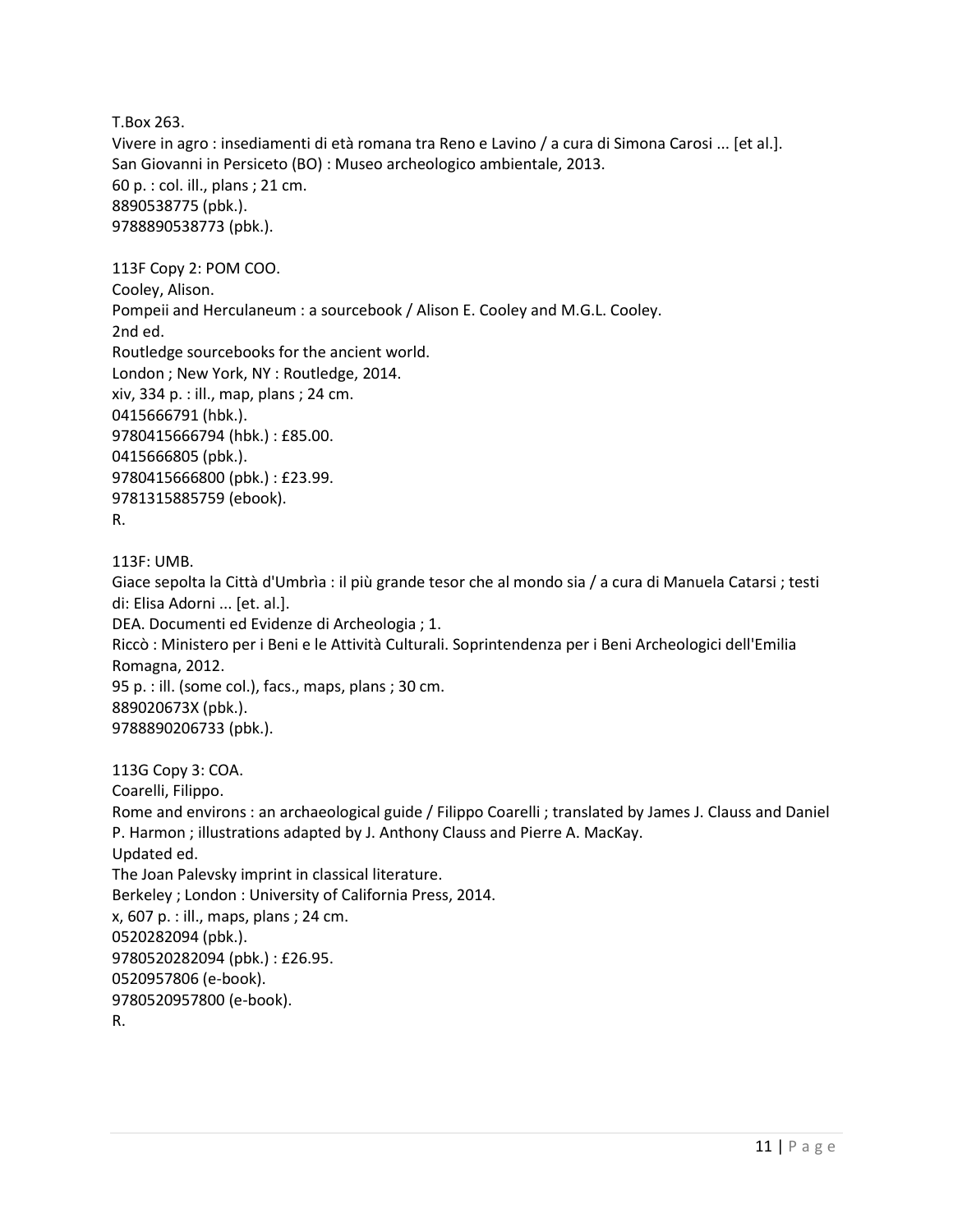X113K: HAE.

Häuber, Chrystina.

The Eastern part of the Mons Oppius in Rome : the Sanctuary of Isis et Serapis in Regio III, the Temples of Minerva Medica, Fortuna Virgo and Dea Syria, and the Horti of Maecenas / Chrystina Häuber ; with contributions by Edoardo Gautier di Confiengo and Daniela Velestino.

Bullettino della Commissione archeologica comunale di Roma. Supplementi ; 22.

Roma : "L'Erma" di Bretschneider, 2014.

xxxi, 945 p. : ill., maps, plans ; 29 cm + 1 CD-ROM (4 3/4 in.).

8891304921 (hbk.).

9788891304926 (hbk.) : €740.00.

```
R.
```
113L: MUL. Mulryan, Michael. Spatial 'Christianisation' in context : strategic intramural building in Rome from the 4th-7th c. AD / Michael Mulryan. Archaeopress archaeology. Oxford : Archaeopress, 2014. vi, 109 p. : ill., plans ; 30 cm. 1784910201 (pbk.). 9781784910204 (pbk.) : £25.00. R.

113M: GAR. Garcia Barraco, Maria Elisa. Villa Mills sul Palatino e la Domus Augustana / Maria Elisa Garcia Barraco ; in appendice, A. Bartoli, La Villa Mills sul Palatino (estratto da Rassegna contemporanea, anno I, n. I, Roma 1908). Antichità romane ; 10. Roma : Arbor Sapientiae, 2014. 184 p. : ill., plans, ports ; 24 cm. + 2 loose folding plans. 8897805337 (pbk.). 9788897805335 (pbk.) : €30.00. R.

114D: SIL. Silva, Luis, 1971- Viriathus and the Lusitanian resistance to Rome 155-139 BC / Luis Silva. Barnsley : Pen & Sword, 2013. 327 p. : ill., maps ; 24 cm. 1781591288 (hbk.). 9781781591284 (hbk.) : £19.99 / \$39.95. R.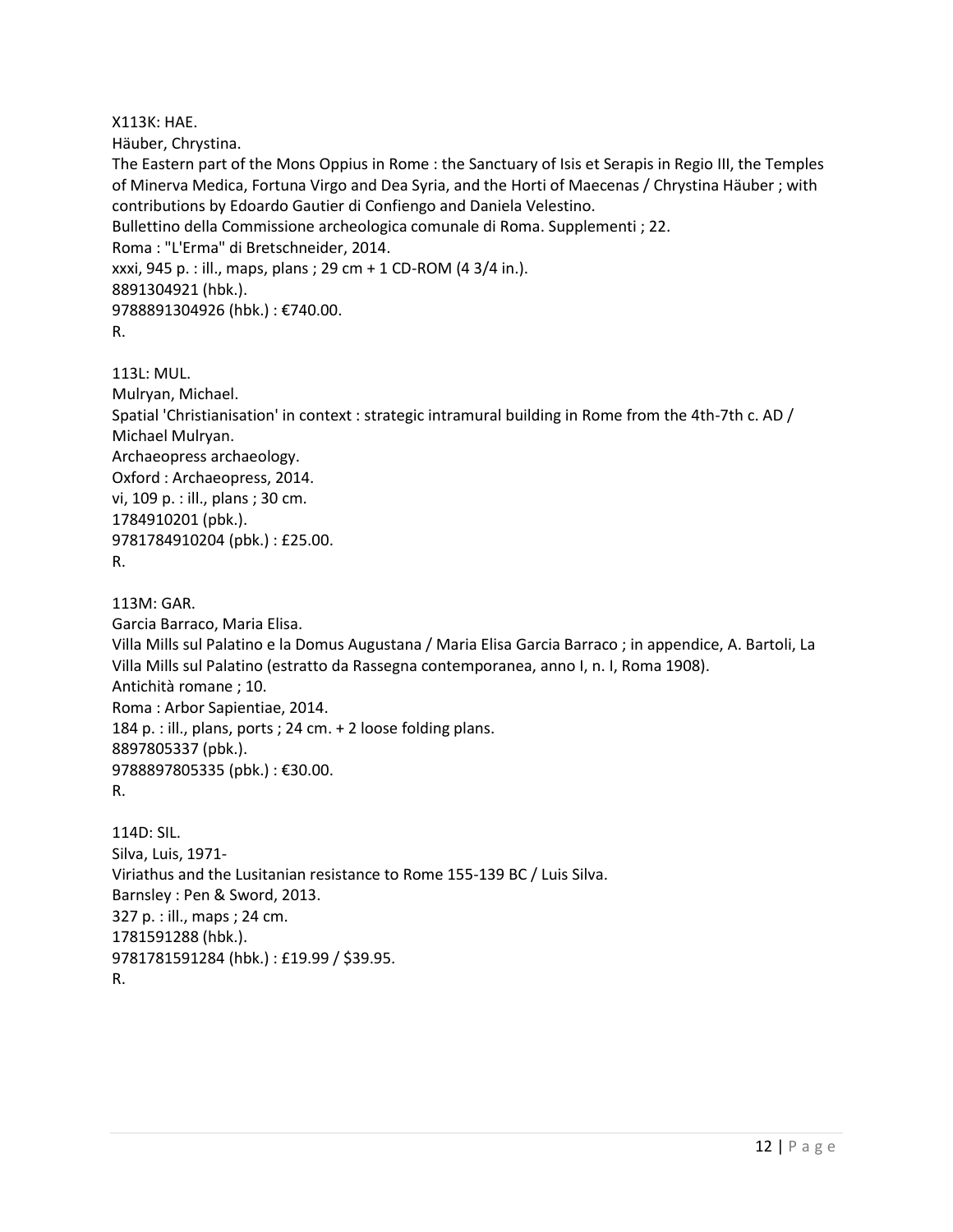X114G: ARL. Le Midi antique : photographie et monuments historiques 1840-1880 / [auteurs du catalogue, Françoise Bercé ... [et al.]]. [Heule] : Snoeck ; [Arles] : Musee départemental Arles antique, 2014. 239 p. : ill., ports. ; 28 cm. 9461611927 (pbk.). 9789461611925 (pbk.) : €25.00.

ST.20.

Arles-Rhône 3 : un chaland gallo-romain du Ier siècle après Jésus-Christ / sous la direction de Sabrina Marlier. Archaeonautica ; 18. Paris : Éd. du CNRS, 2014. 329 p., [7] folding leaves of plates : ill. (some col.), maps, plans ; 28 cm. 2271079608 (pbk.). 9782271079602 (pbk.): €45.00.

T.Box 259.

Lison, Céline.

Les trésors d'une épave antique dans le RhôneRethinking Nero. 1, La sortie de l'eau / de Céline Lison ; photographies de Rémi Bénali et Patrick Landmann ; images sous-marines Lionel Roux et Teddy Seguin. [London] : National Geographic Society, 2014. [17] p. : col. ill. ; 26 cm.

X114H: ARL. Le Musée Départemental Arles antique / [rédaction Sophie Crançon, David Fernandès]. Archéologia. Hors-série ; no 16. Dijon : Faton, 2014. 66 p. : col. ill., maps ; 29 cm.  $(pbk.)$ : €9.50.

115B: OST. Huther, Siegbert. Der römische Weihebezirk von Osterburken. 3, Die Holzbauwerke ; Kompendium zum römischen Holzbau / Siegbert Huther. Forschungen und Berichte zur Vor- und Frühgeschichte in Baden-Württemberg ; Bd. 127. Darmstadt : K. Theiss, 2014. 3 v. (348, 467, 306 p., 10 p. of folding plans) : ill., maps, plans ; 30 cm. 3806229732 (set : hbk.). 9783806229738 (set : hbk.) : €70.00.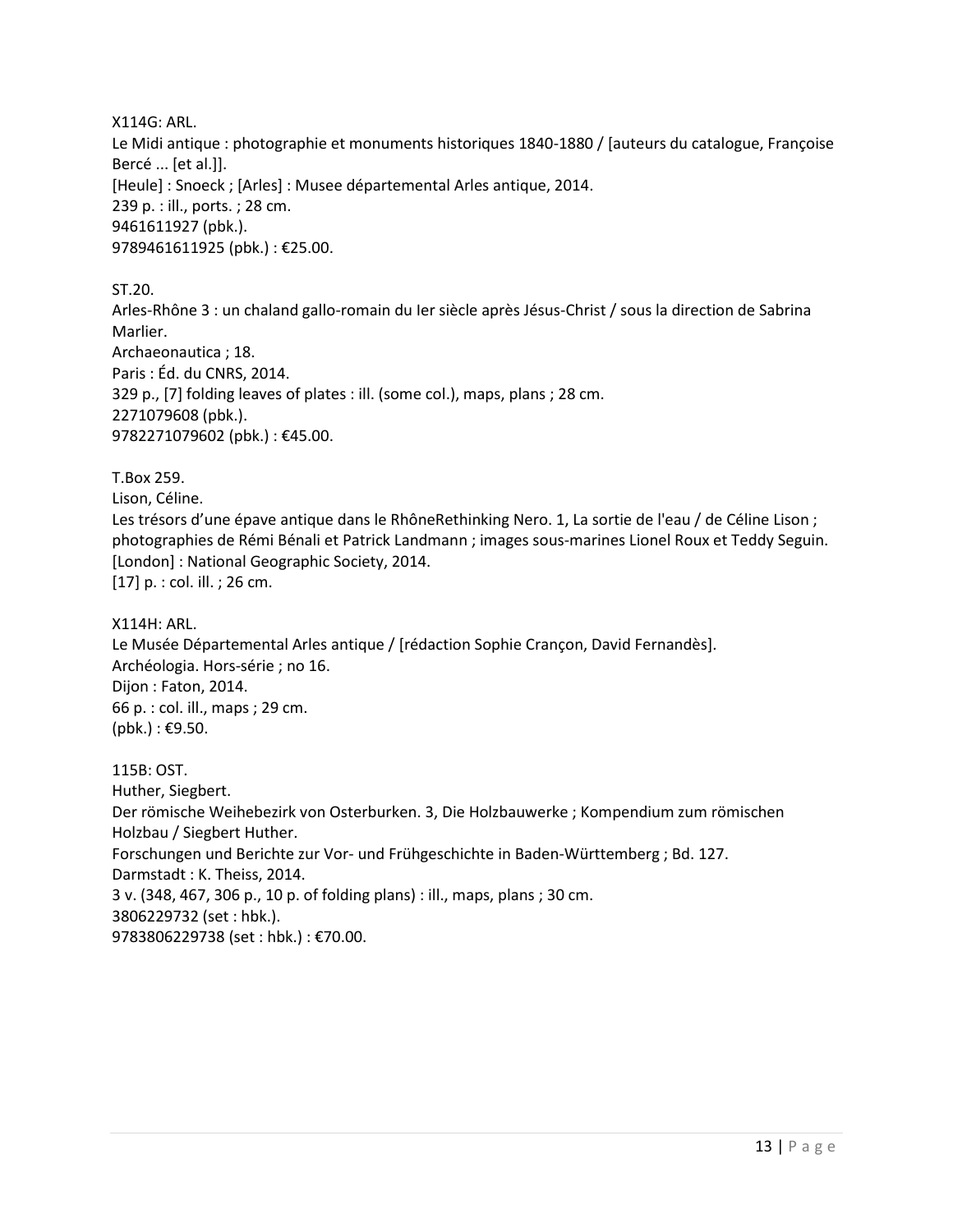115D: HAR. Harl, Ortolf, 1941- Hochtor und Glocknerroute : ein hochalpines Passheiligtum und 2000 Jahre Kulturtransfer zwischen Mittelmeer und Mitteleuropa / Ortolf Harl ; mit Beiträgen von Günther Dembski ... [et al.]. Sonderschriften / Österreichisches Archäologisches Institut ; Bd. 50. Wien : Österreichisches Archäologisches Institut, 2014. 379 p. : ill. (some col.), maps, plans ; 31 cm. 3900305684 (hbk.). 9783900305680 (hbk.) : €98.00. R.

116A: EAT. Eaton, Jonathan Mark. An archaeological history of Britain : continuity and change from prehistory to the present / Jonathan Mark Eaton. Barnsley : Pen & Sword, 2014. 208 p., [16] p. of col. plates : ill. ; 24 cm. 1781593264 (hbk.). 9781781593264 (hbk.) : £19.99 / \$39.95. R.

116D: LON WRO. Wroe-Brown, Robin. Roman occupation south-east of the forum : excavations at 20 Fenchurch Street, City of London, 2008-9 / Robin Wroe-Brown. MOLA archaeology studies series ; 31. London : Museum of London Archaeology, 2014. 109 p. : col. ill., plans ; 30 cm. 1907586245 (pbk.). 9781907586248 (pbk.) : £15.00. B.

#### <span id="page-13-0"></span>**117-119: ANCIENT HISTORY**

118o: CLA. Clayman, Dee L. Berenice II and the golden age of Ptolemaic Egypt / Dee L. Clayman. Women in antiquity. Oxford : New York, NY : Oxford University Press, 2014. x, 270 p. ; 24 cm. 0195370899 (pbk.). 9780195370898 (pbk.) : £18.99. 0195370880 (hbk.). 9780195370881 (hbk.) : £64.00. H.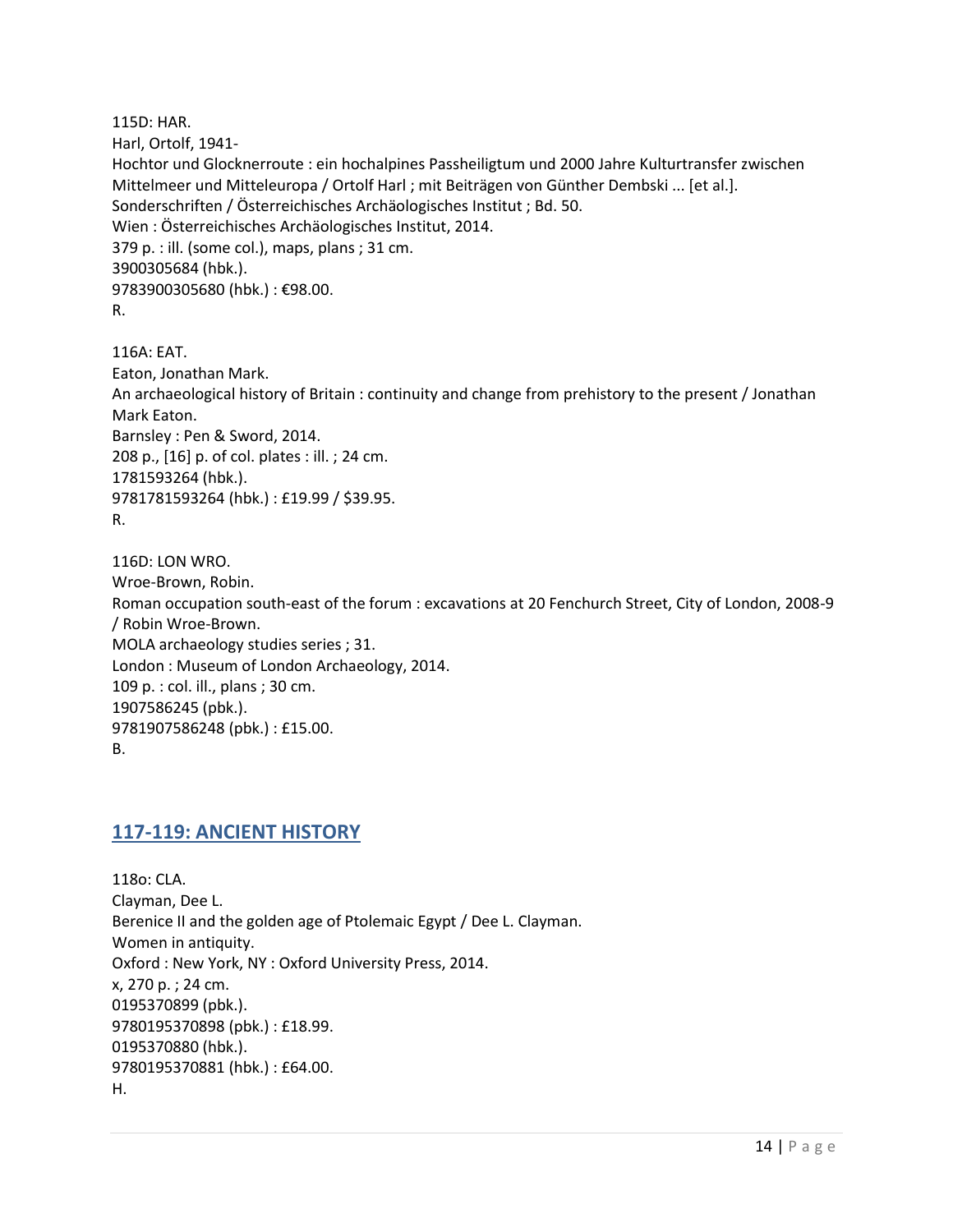119D: GAL. Galassi, Francis. Catiline : the monster of Rome : an ancient case of political assassination / Francis Galassi. Yardley, Pennsylvania : Westholme, 2014. xxi, 187 p. : map ; 23 cm. 1594161968 (hbk.). 9781594161964 (hbk.) : £19.99 / \$26.00. R.

119D: MAT. Matyszak, Philip. Cataclysm 90 BC : the forgotten war that almost destroyed Rome / Philip Matyszak. Barnsley : Pen & Sword Military, 2014. xi, 176 p. : map ; 24 cm. 1848847890 (hbk.). 9781848847897 (hbk.) : £19.99 / \$34.95. R.

119D: MIR. Mirković, Miroslava, 1933- Rea Silvia and seven Roman kings : kinship and power in early Rome / Miroslava Mirković. Beograd : [Pravni fakultet Univerziteta u Beogradu], 2014. 166 p. : ill. ; 24 cm. 8690466916 (pbk.). 9788690466917 (pbk.). R.

119D: SAM. Sampson, Gareth C. The collapse of Rome : Marius, Sulla and the first civil war (91-70 BC) / Gareth C. Sampson. Barnsley : Pen & Sword Military, 2013. 284 p., [8] p. of plates : ill., maps, plan ; 25 cm. 1848843267 (hbk.). 9781848843264 (hbk.) : £19.99 / \$29.99. R.

119F.1: POW. Powell, Lindsay. Germanicus : the magnificent life and mysterious death of Rome's most popular general / Lindsay Powell. Barnsley : Pen & Sword Military, 2013. xxix, 338 p., [16] p. of plates : ill. (some col.), maps, plans ; 25 cm. 1781591202 (hbk.). 9781781591208 (hbk.) : £25.00 / \$39.95. R.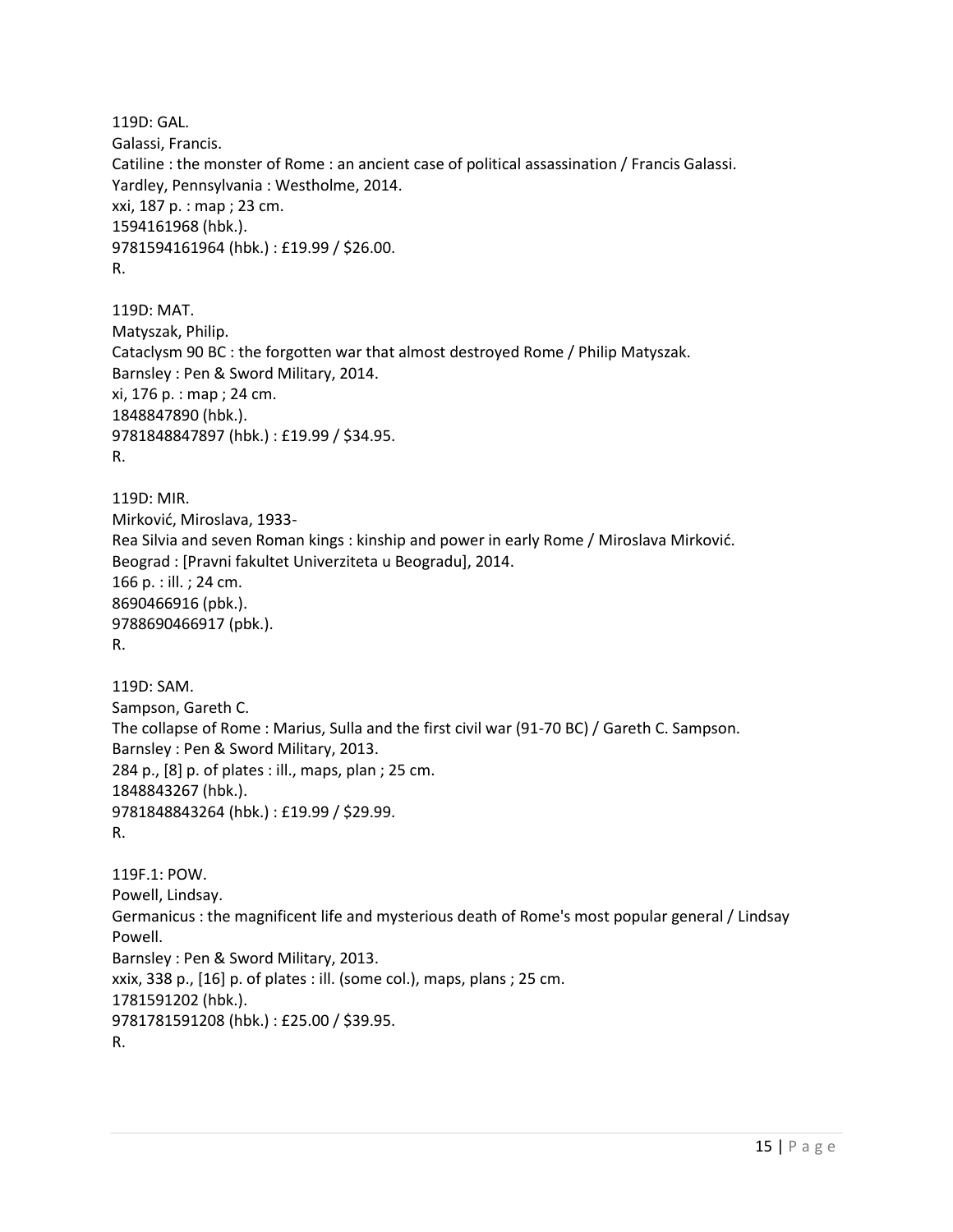T.Box 254. Draper, Robert. Rethinking Nero / by Robert Draper; photographs by Richard Barnes and Alex Majoli. [London] : National Geographic Society, 2014. [30] p. : col. ill. ; 26 cm. Offprint from: National Geographic Vol. 226 no. 3, p. 82-111.

119N: GRA. Grainger, John D., 1939- Rome, Parthia, India : the violent emergence of a New World Order 150-140 BC / John D. Grainger. Barnsley : Praetorian Press, 2013. ix, 210 p., [5] p. of plates : geneal. table, maps ; 24 cm. 1848848250 (hbk.). 9781848848252 (hbk.) : £19.99 / \$39.95. R.

119P: KAL. Kaldellis, Anthony. The Byzantine Republic : people and power in New Rome / Anthony Kaldellis. Cambridge, Massachusetts ; London : Harvard University Press, 2015. xvi, 290 p. ; 25 cm. 0674365402 (hbk.). 9780674365407 (hbk.) : £25.95. H.

#### <span id="page-15-0"></span>120: CHRISTIANITY, JUDAISM ETC.

120C: WAR. Ward, Walter D. The mirage of the Saracen : Christians and nomads in the Sinai Peninsula in late antiquity / Walter D. Ward. Transformation of the classical heritage ; 54. Oakland, California : University of California Press, 2015. xxvii, 193 p. : ill., maps ; 24 cm. 0520283775 (hbk.). 9780520283770 (hbk.) : £44.95. 9780520959521 (electronic). R.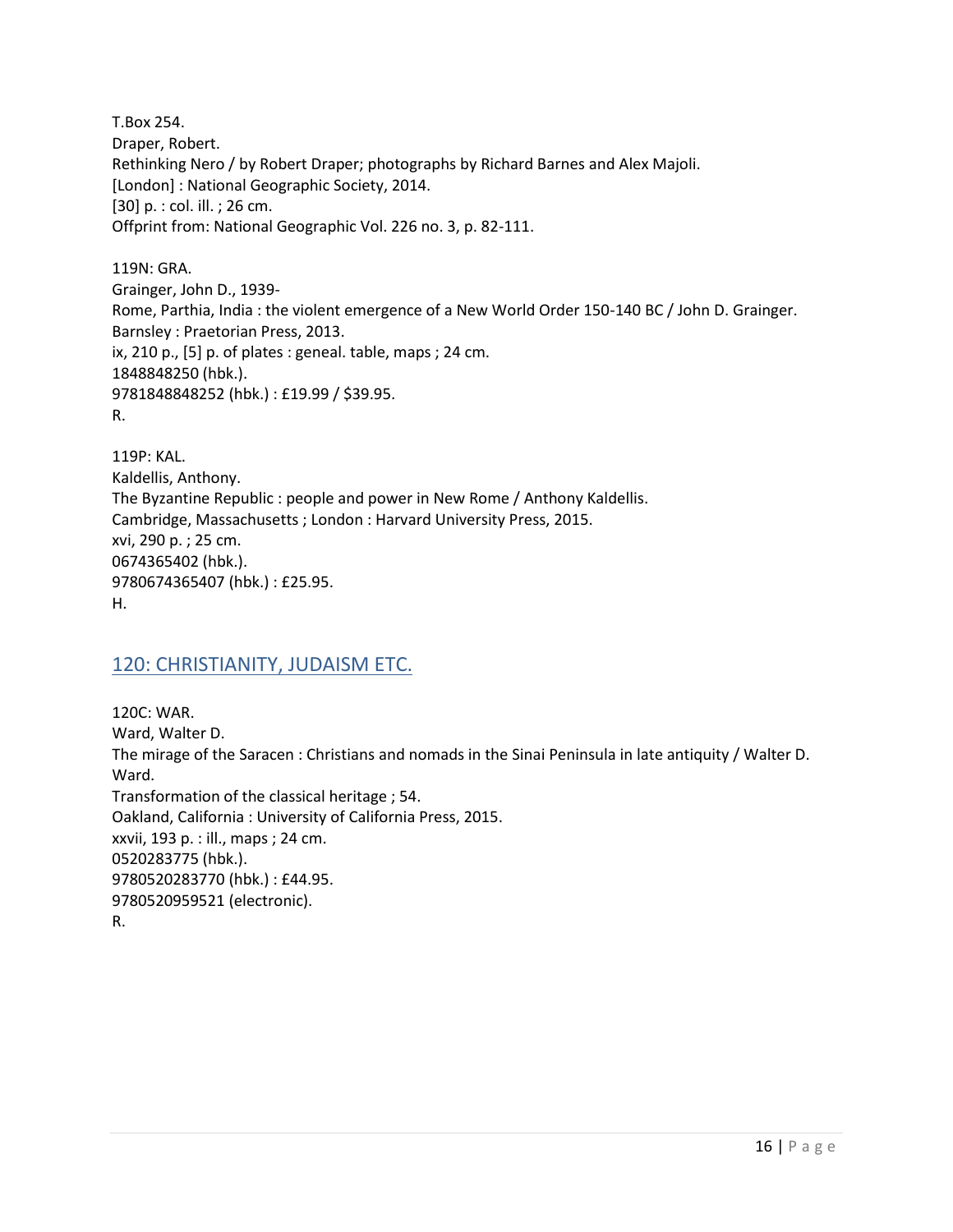120E: BER.

Arianism : Roman heresy and barbarian creed / edited by Guido M. Berndt and Roland Steinacher. Farnham, Surrey ; Burlington, VT, USA : Ashgate, 2014. xviii, 381 p.: ill., plans ; 24 cm. 140944659X (hbk.). 9781409446590 (hbk.) : £80.00. 1409446603 (ebook). 9781409446606 (ebook). 1409473287 (epub). 9781409473282 (epub). R.

120E: BOO. Booth, Phil, 1981- Crisis of empire : doctrine and dissent at the end of late antiquity / Phil Booth. Transformation of the classical heritage ; 52. Joan Palevsky imprint in classical literature. Berkeley, California ; London : University of California Press, 2014. xv, 393 p. ; 24 cm. 0520280423 (hbk.). 9780520280427 (hbk.) : £52.00. H. or R.

120J: ANA. Anastasakis, Panteleymon, 1977- The Church of Greece under Axis occupation / Panteleymon Anastasakis. 1st ed. World War II : the global, human, and ethical dimension. New York : Fordham University Press, 2015. xiv, 349 p. ; 25 cm. 0823261999 (hbk.). 9780823261994 (hbk.) : £38.00 / \$55.00. H.

## <span id="page-16-0"></span>121: POLITICS AND LAW

121A: HAM. A companion to Greek democracy and the Roman republic / edited by Dean Hammer. Blackwell companions to the ancient world. Ancient history. Chichester : John Wiley and Sons Ltd, 2015. xviii, 531 p. : ill., plans ; 25 cm. 1444336010 (hbk.). 9781444336016 (hbk.) : £120.00. H. or R.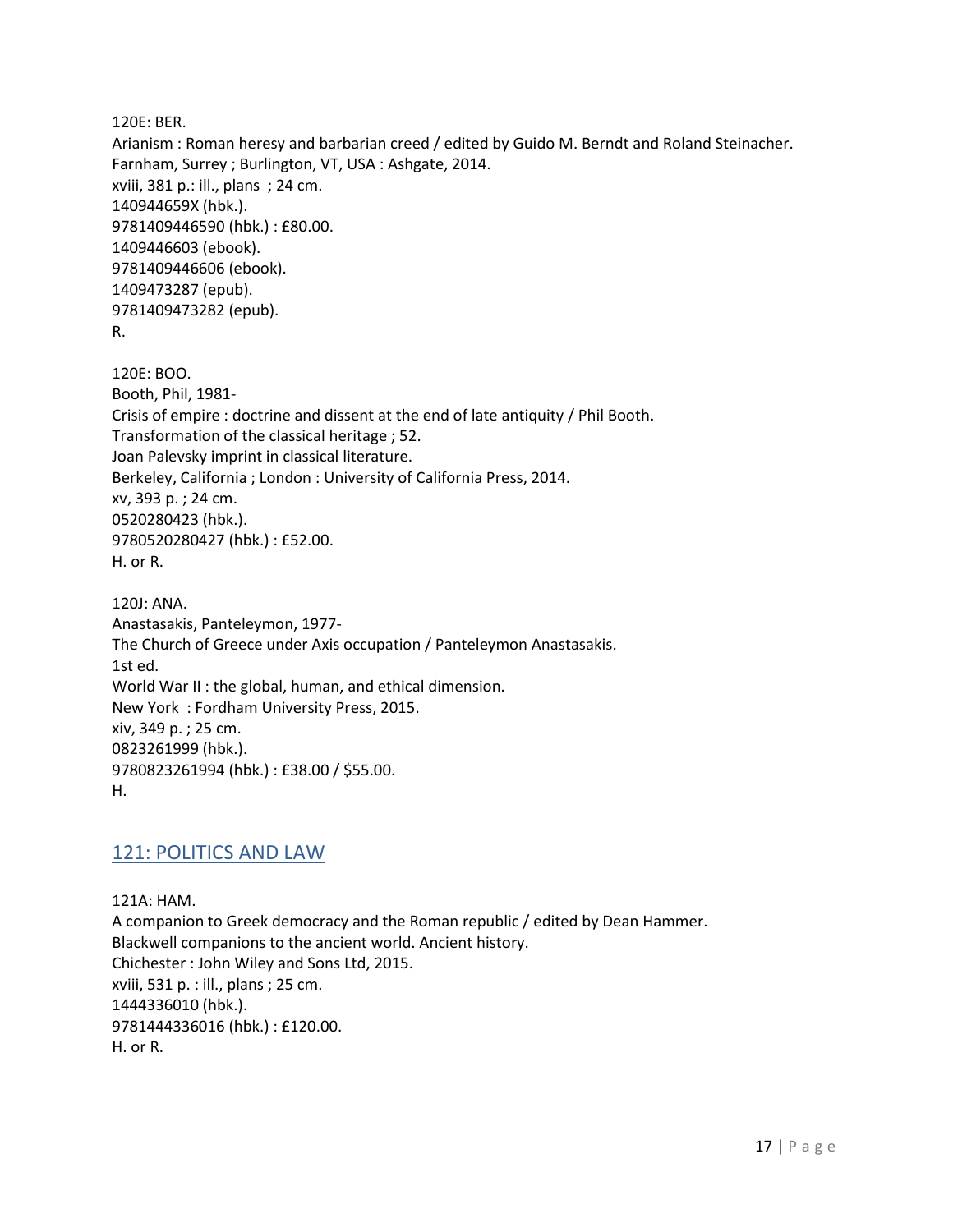121D: BAL. Balot, Ryan K. (Ryan Krieger), 1969- Courage in the democratic polis : ideology and critique in classical Athens / Ryan K. Balot. Oxford : New York : Oxford University Press, 2014. xiv, 408 p. ; 25 cm. 0199982155 (hbk.). 9780199982158 (hbk.) : £41.99. H.

121G: LAN.

Laniado, Avshalom.

Ethnos et droit dans le monde protobyzantin, Ve-VIe siècle : fédérés, paysans et provinciaux à la lumière d'une scholie juridique de l'époque de Justinien / Avshalom Laniado. Hautes études du monde gréco-romain ; 52. Genève : Librairie Droz S.A., 2015. ix, 341 p. ; 23 cm. 2600013792 (pbk.). 9782600013796 (pbk.): €68.00. R.

121J: COR.

Les constitutions des Sévères : règne de Septime Sévère. I, Constitutions datées de la première période du règne (juin 193 - automne 197 ap. J.-C.) et constitutions non datées de Septime Sévère cité comme seul auteur de la décision / par Jean-Pierre Coriat. Sources et documents ; 1. [Rome] : École française de Rome, 2014. xxvi, 422 p. ; 24 cm. 2728309698 (pbk.). 9782728309696 (pbk.) : €39.00. R.

#### <span id="page-17-0"></span>122-123: RELIGION AND PHILOSOPHY

123D: TIM. Virtues and their vices / edited by Kevin Timpe and Craig A. Boyd. Oxford : Oxford University Press, 2014. x, 510 p. ; 24 cm. 019964554X (hbk.). 9780199645541 (hbk.) : £75.00. H.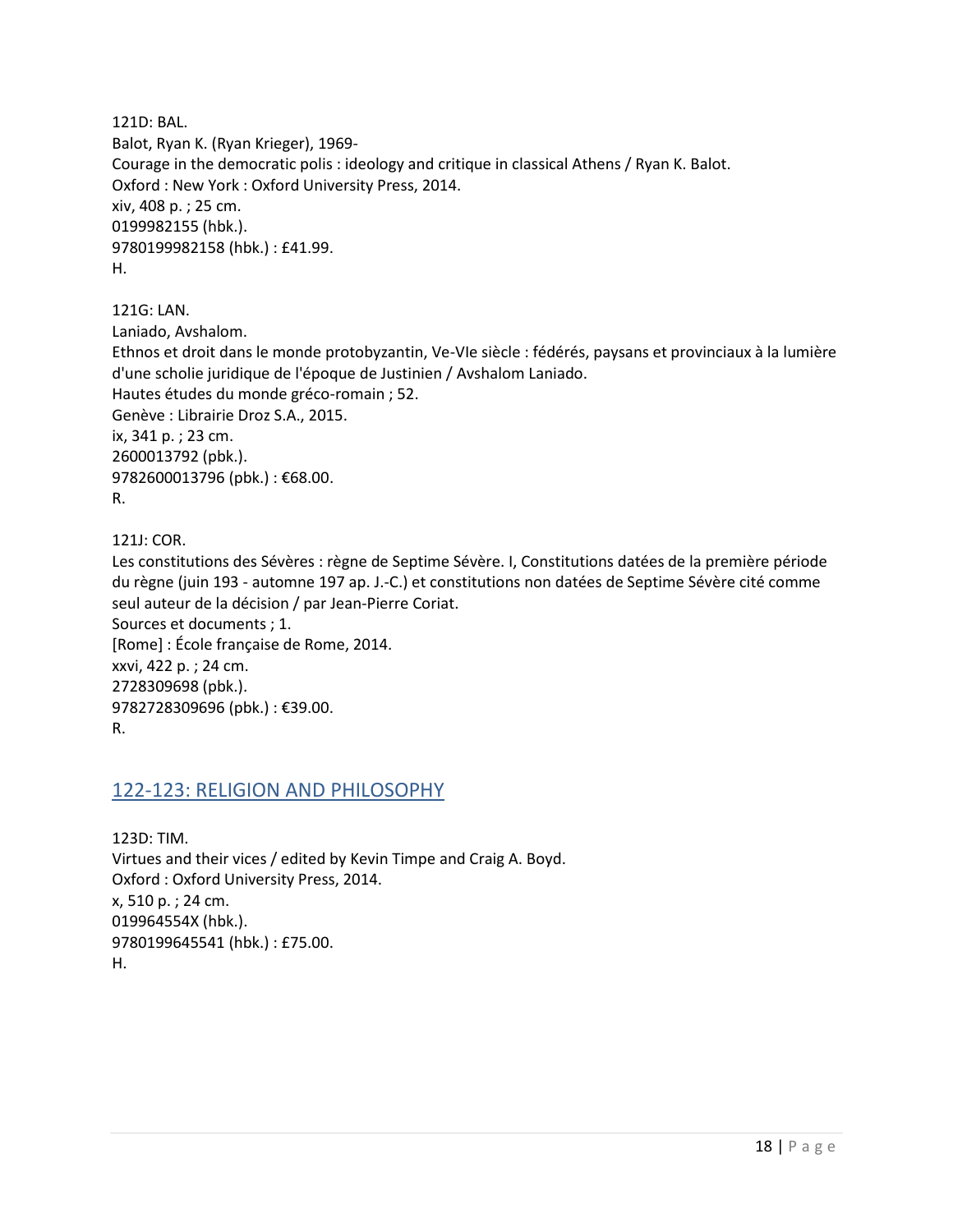## <span id="page-18-0"></span>128-135: ART

128E: TUC. Tuck, Steven L. A history of Roman art / Steven L. Tuck. Chichester : John Wiley & Sons Inc., 2015. xxxiii, 372 p. : col. ill., maps, plans ; 29 cm. 144433025X (hbk.). 9781444330250 (hbk.) : £89.00. 1444330268 (pbk.). 9781444330267 (pbk.) : £40.00. R.

T.Box 264.

MUV museo della civiltà villanoviana : guida al museo / a cura di Paola Poli, Rita Raimondini, Marina Sindaco. Bologna : Istituto per i beni artistici culturali e naturali della Regione Emilia-Romagna, 2014. 80 p. : ill. (mostly col.), map ; 21 cm. 8897281419 (pbk.). 9788897281412 (pbk.).

#### 131K: THE.

Stephanidou-Tiveriou, Theodosia.

Die lokalen Sarkophage aus Thessaloniki / von Theodosia Stefanidou-Tiveriou ; mit epigraphischen Beiträgen von Pantelis Nigdelis und einem Anhang von Yiannis Maniatis und Dimitris Tambakopoulos ; Übersetzung aus dem Griechischen, Redaktion und Satz D.W. von Moock. Sarkophag-Studien ; Bd. 8. Ruhpolding : Verlag Franz Philipp Rutzen ; [Wiesbaden] : In Kommission bei Harrassowitz, 2014. xviii, 302 p., 10, 100 p. of plates : ill. (some col.), map ; 29 cm. 3447102403 (hbk.). 9783447102407 (hbk.) : €99.00. R.

X132B: GIU.

Vasi attici corinzi apuli a Cipro / Giada Giudice, Francesco Muscolino ; con prefazione ed introduzione di P. Flourentzos. Catania : Archivio Ceramografico, Università degli studi di Catania : Ediarch, 2012. 145 p., xxxviii p. of plates : ill. ; 30 cm.

8896800099 (pbk.).

9788896800096 (pbk.) : €100.00.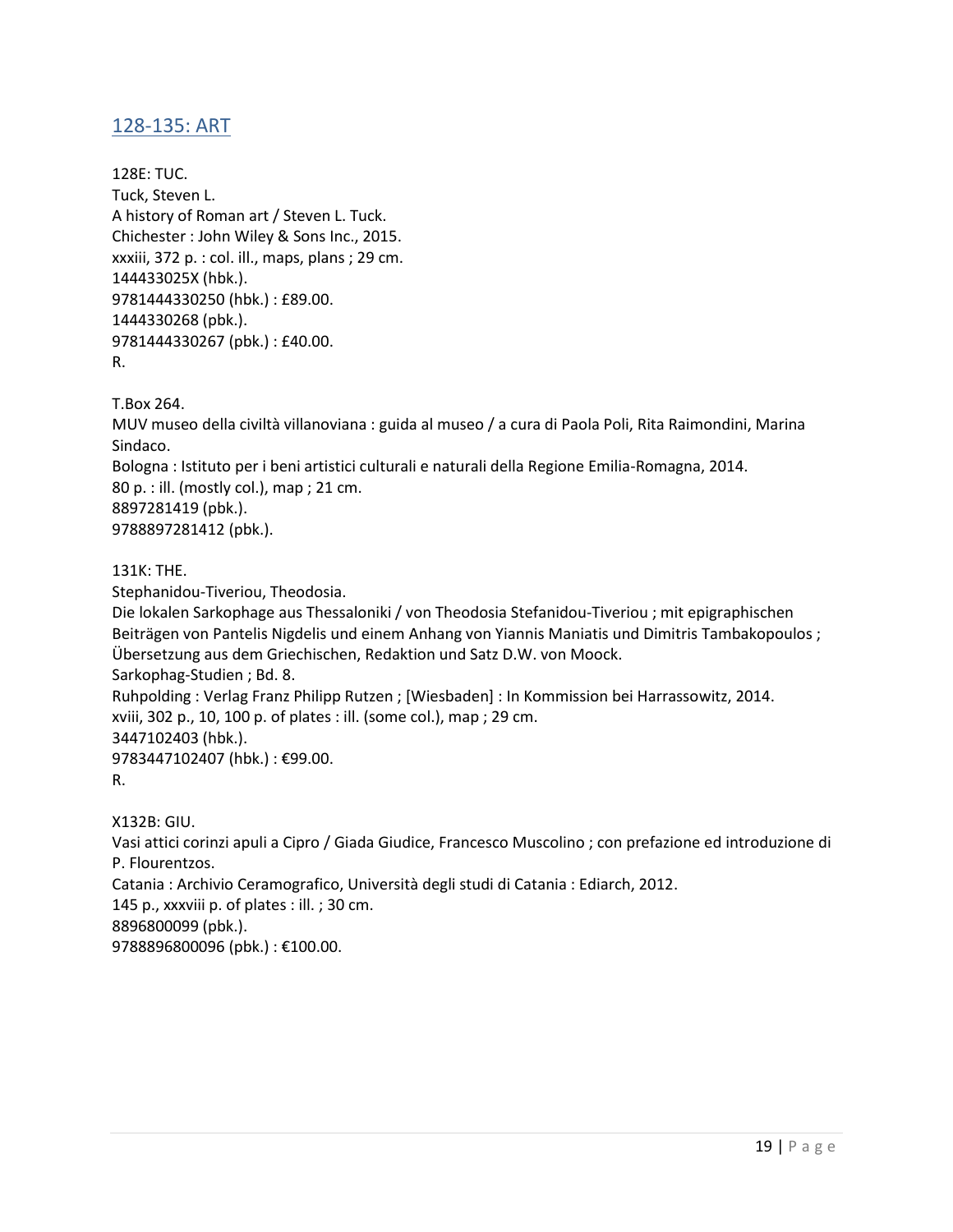135E: SIM. Simon, Christina. Römisches Zaumzeug aus Pompeji, Herculaneum und Stabiae : Metallizäume, Trensen und Kandaren / Christina Simon. Archaeopress Roman Archaeology ; 1. Oxford : Archaeopress, 2014. vi, 240 p. : ill., maps, plans ; 30 cm. 1784910341 (pbk.). 9781784910341 (pbk.) : £36.00. R.

#### <span id="page-19-0"></span>136: NUMISMATICS

136R.2: EHL. Staatliche Münzsammlung München. Konstantin 312 / Kay Ehling ; mit Aufnahmen von Nicolai Kästner. München : Staatliche Münzsammlung, 2012. 134 p. : col. ill. ; 31 cm. 3922840280 (hbk.). 9783922840282 (hbk.) : €25.00.

X136S.1: GUZ.

Il "tesoro dei sei imperatori" dalla Baia di Camarina : 4472 antoniniani da Gallieno a Probo / Giuseppe Guzzetta ; con contributi di Giovanni Di Stefano, Maria Agata Vicari Sottosanti, Viviana Lo Monaco. Catania : Giuseppe Maimone editore, 2014. 445 p. : ill. (some col.) ; 30 cm. 8877513926 (pbk.). 9788877513922 (pbk.) : €63.00.

#### <span id="page-19-1"></span>152-153: ANCIENT LIFE

152F Copy 2: KYL. Kyle, Donald G. Sport and spectacle in the ancient world / Donald G. Kyle. 2nd ed. Ancient cultures. Chichester : Wiley-Blackwell, 2015. xv, 359 p. : ill., maps, plan ; 25 cm. 1118613562 (pbk.). 9781118613566 (pbk.) : £27.99. H. or R.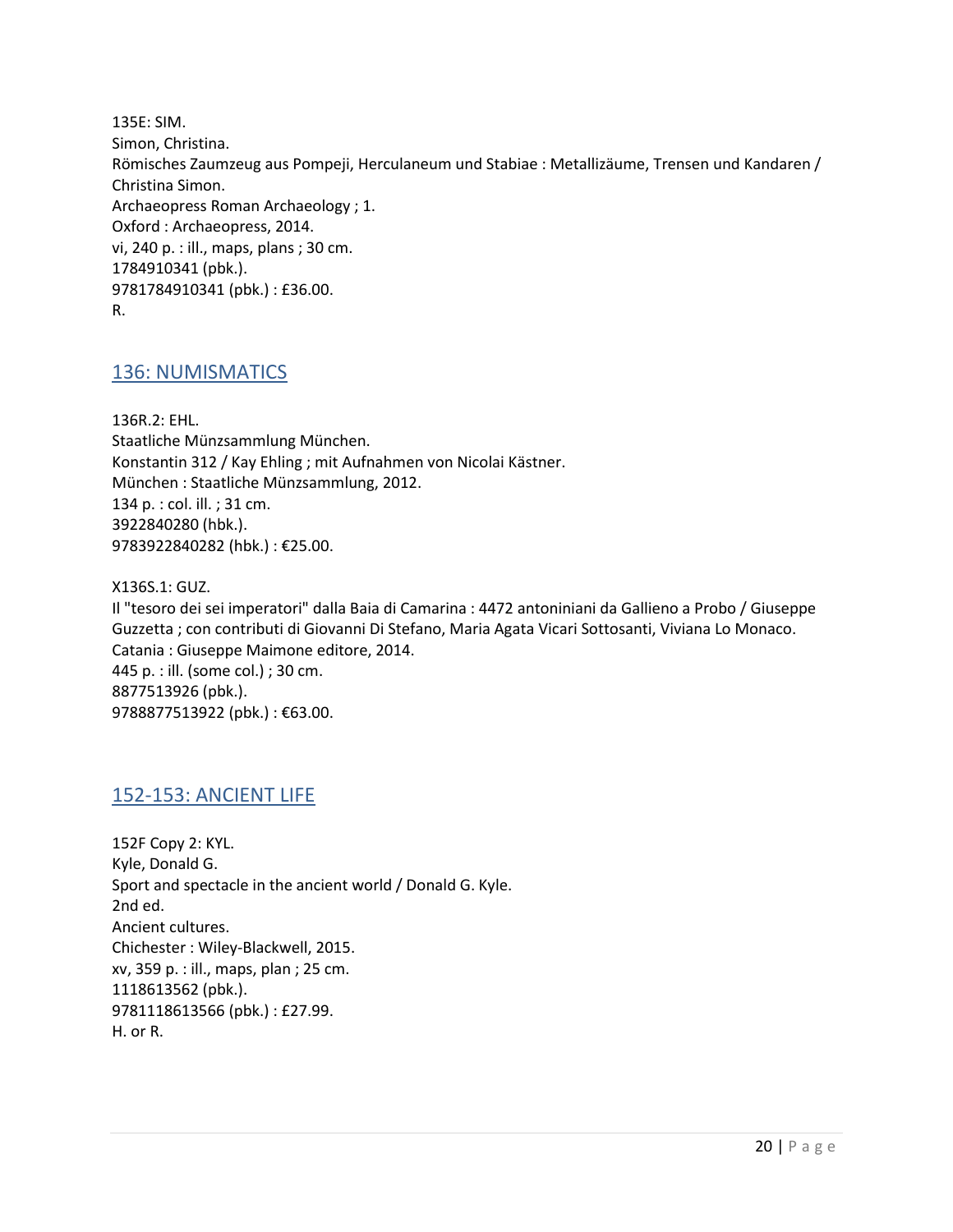X152G: KIT. Kitchell, Kenneth F., Jr., 1947- Animals in the ancient world from A to Z / Kenneth F. Kitchell, Jr. The Ancient World from A to Z. London : Routledge, 2014. xxv, 257 p. : ill. ; 24 cm. 0415392438 (hbk.). 9780415392433 (hbk.) : £75.00. 9780203087503 (ebook). H. or R.

152J: BRA. Smell and the ancient senses / edited by Mark Bradley. The senses in antiquity. London ; New York, NY : Routledge, 2015. xii, 210 p. : ill. ; 25 cm. 1844656411 (hbk.). 9781844656417 (hbk.) : £85.00. 184465642X (pbk.). 9781844656424 (pbk.) : £22.99. 9781315736051 (ebk.). H. or R.

152J.3: HUB. A companion to Greek and Roman sexualities / edited by Thomas K. Hubbard. Blackwell companions to the ancient world. Literature and culture. Chichester : Wiley Blackwell, 2014. xxv, 651 p. : ill. ; 25 cm. 140519572X (hbk.). 9781405195720 (hbk.) : £125.00. 1118610652. 9781118610657. 1118610660 (electronic bk.). 9781118610664 (electronic bk.). 1118610687 (electronic bk.). 9781118610688 (electronic bk.). H. or R.

T.Box 261. Jovanović, Jelena. Figurae Veneris : Arheološki muzej u Splitu, 25. siječnja - 1. ožuljka 2013. / [autor kataloga Jelena Jovanović ; fotografije Tonči Seser]. Split : Arheološki muzej, 2013. 45 p. : col. ill. ; 22 cm. 9537633128 (pbk.). 9789537633127 (pbk.).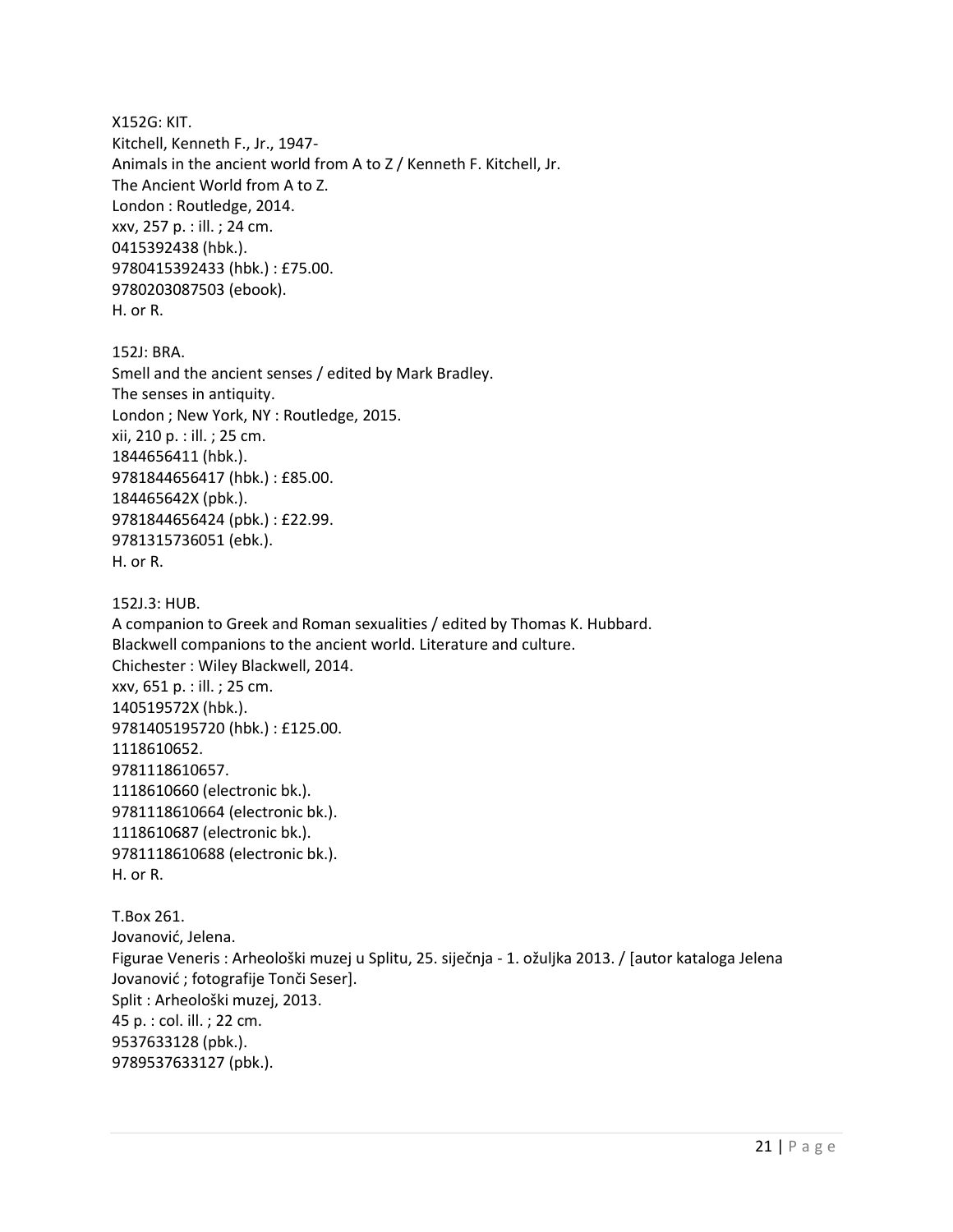152J.3: MAS.

Sex in antiquity : exploring gender and sexuality in the ancient world / edited by Mark Masterson, Nancy Sorkin Rabinowitz and James Robson.

Rewriting antiquity.

London ; New York, NY : Routledge, 2015. xx, 567 p. : ill. ; 26 cm. 0415519411 (hbk.). 9780415519410 (hbk.) : £125.00. 131574791X (ebk.). 9781315747910 (ebk.). H. or R.

152K: MAC. McGrail, Sean. Early ships and seafaring : European water transport / Seán McGrail. Barnsley : Pen & Sword, 2014. viii, 192 p. : ill., maps ; 24 cm. 1781593922 (hbk.). 9781781593929 (hbk.) : £19.99 / \$39.95. R.

153A: EVA. Evans, Richard J., 1954- Fields of death : retracing ancient battlefields / Richard Evans. Barnsley : Pen & Sword Military, 2013. xi, 243 p., [16] p. of plates : illustrations, maps, plans ; 24 cm. 1848847971 (hbk.). 9781848847972 (hbk.) : £19.99 / \$39.95. R.

153A.1: HIM. Himmler, Florian, 1975- Untersuchungen zur schiffsgestützten Grenzsicherung auf der spätantiken Donau (3. - 6. Jh. n.Chr.) / Florian Himmler. BAR international series ; 2197. Oxford : Archaeopress, 2011. iii, 262 p. : ill. (some col.), maps, plans ; 30 cm. 1407307533 (pbk.). 9781407307534 (pbk.) : £53.00.

153A.1: STE. Steinby, Christa. Rome versus Carthage : the war at sea / Christa Steinby. Barnsley : Pen & Sword Military, 2014. 228 p., [8] p. of plates : ill., maps ; 24 cm. 1844159191 (hbk.). 9781844159192 (hbk.) : £19.99 / \$39.95. R.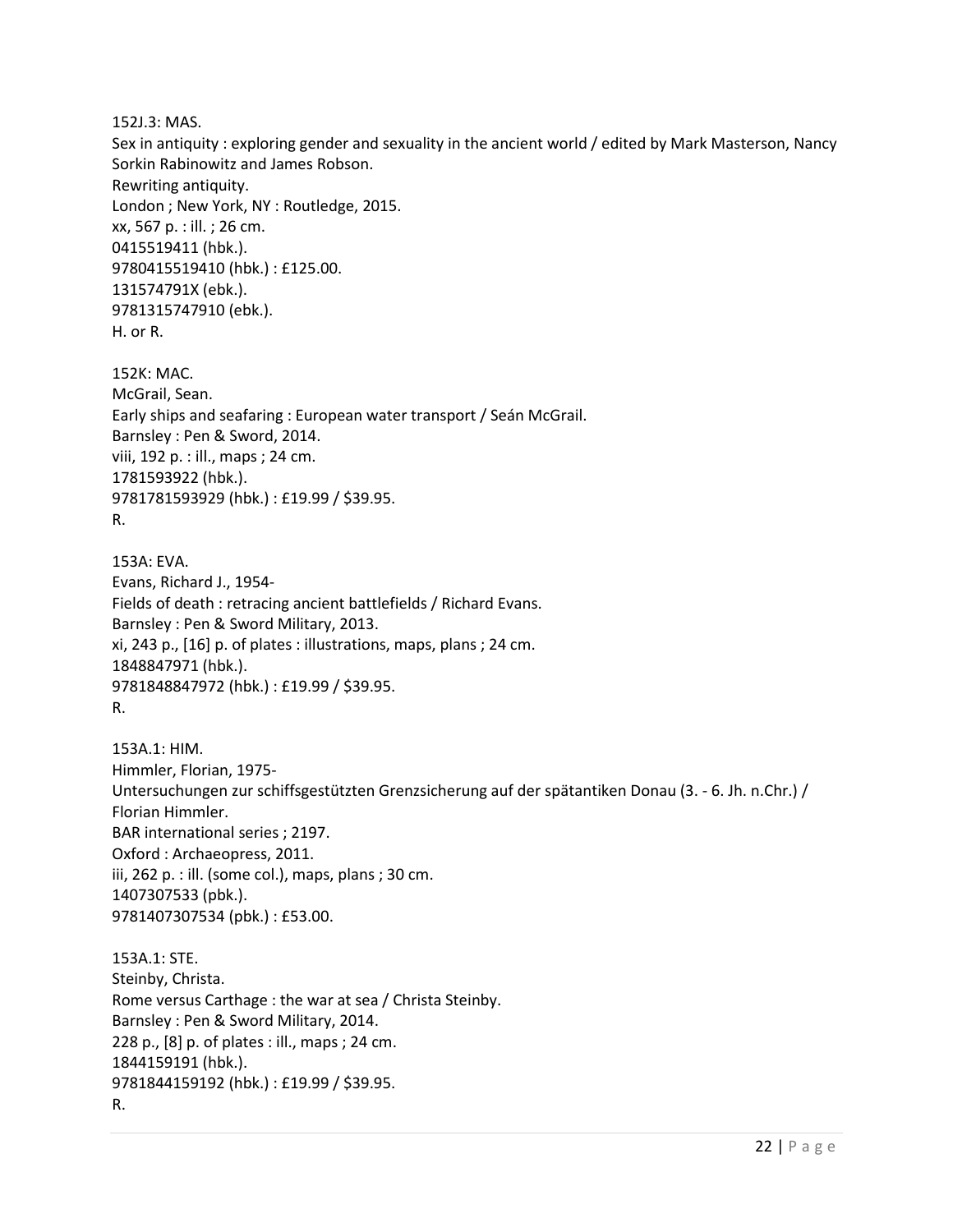X153C: LEB.

The encyclopedia of the Roman army / general editor, Yann Le Bohec : associate editors, Giovanni Brizzi ... [et al.]. Chichester ; Malden, MA : Wiley Blackwell, 2015. 3 v. (lx, 1153 p.) : ill., maps, plans ; 26 cm. 1405176199 (set : hbk.). 9781405176194 (set : hbk.) : £299.00. R.

153C: NEM. Nemeth, Eduard. Römische Militärgeschichte / Eduard Nemeth / Florin Fodorean. Geschichte kompakt. Antike. Darmstadt : WBG, Wissenschaftliche Buchgesellschaft, 2015. vii, 134 p. : ill., maps ; 25 cm. 3534068319 (pbk.). 9783534068319 (pbk.) : €17.95. 9783534735679 (online). 9783534735686 (online). R.

```
153C: UBL.
```
Ubl, Hannsjörg, 1935-

Waffen und Uniform des römischen Heeres der Prinzipatsepoche nach den Grabreliefs Noricums und Pannoniens / Hannsjörg Ubl ; [herausgegeben und redigiert von Peter Scherrer.]. Austria antiqua ; 3. Wien : Österreichische Gesellschaft für Archäologie ; Graz : Uni-Press Graz, distr., 2013. lviii, 418 p., 54 p. of plates : ill. (some col.) ; 31 cm. 3902666293 (hbk.). 9783902666291 (hbk.) : €48.20.

153C.1: DEC. Decker, Michael. The Byzantine art of war / Michael J. Decker. Yardley, Pa. : Westholme, 2013. x, 267 p. : ill., maps ; 24 cm. 1594161682 (hbk.). 9781594161681 (hbk.) : £25.00 / \$29.95. R.